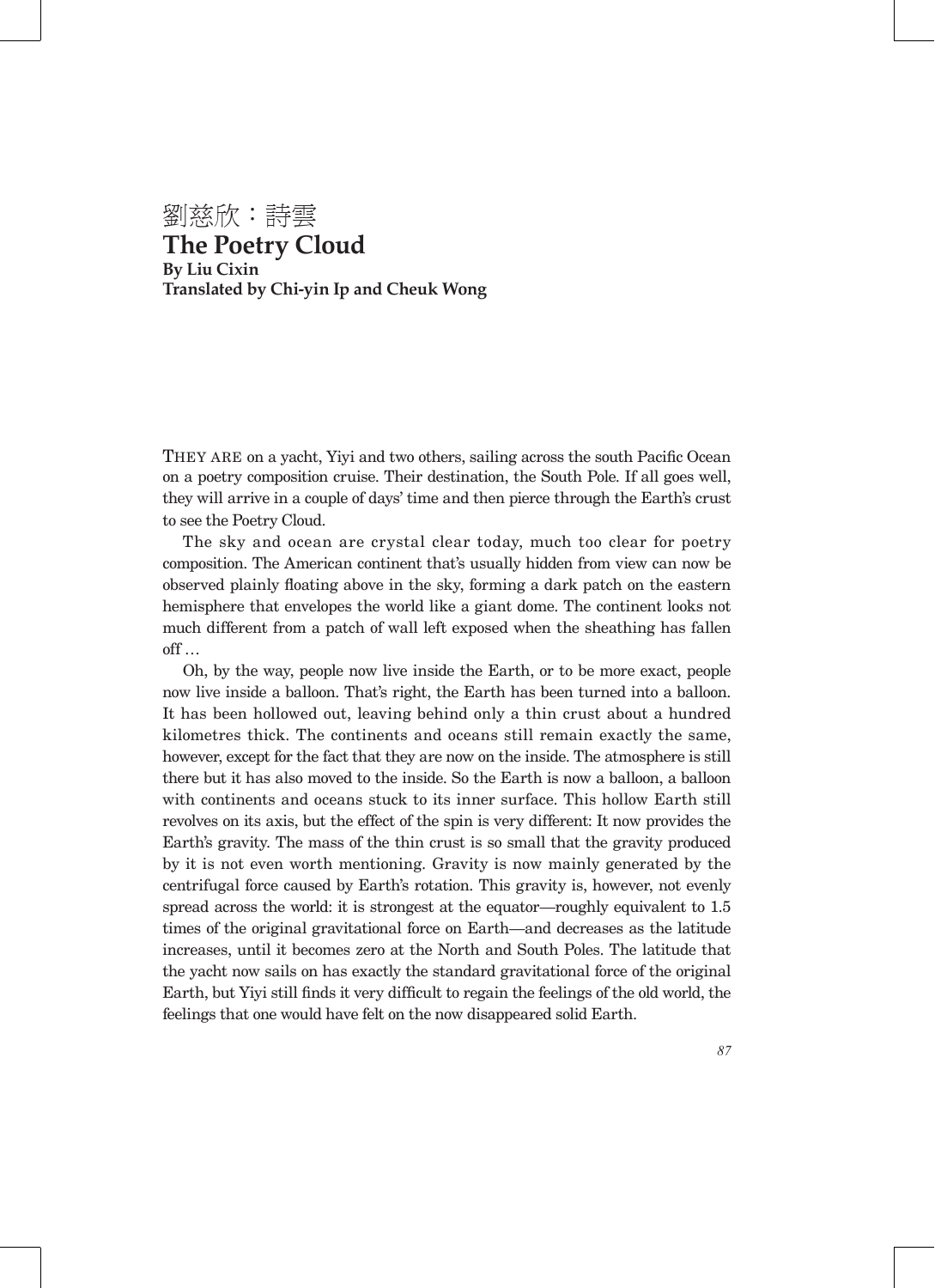A tiny sun hovered at the core of the hollow Earth, bathing the whole world in brilliant mid-day rays. The sun's intensity changes constantly in the course of twenty-four hours, gradually dimming from maximum brightness till it extinguishes completely, giving the inside of the hollow Earth days and nights. On some nights, it also casts the cold gleam of the moon, but as the light only shines from one spot, one cannot see the full moon.

Of the three on board, two are not actually human. One is a ten-metre-tall dinosaur named Big-tooth, who rocks the yacht left and right with his every movement, causing much annoyance to the poet standing in the bow of the yacht. He is an old bony man, with snowy white hair and beard that mingle together in the breeze. He is wearing a wide ancient-style robe, like those of the Tang dynasty, with an immortal air about him, much like a character written in a wild cursive style with the sky and ocean as backdrop.

This is the creator of the new world, the great Li Bai.

## **A Gift**

IT ALL STARTED ten years ago. At the time, the Devourer Empire had just ended its two-century-long plunder of the Solar System. These prehistoric dinosaurs directed their gigantic Ring-world, which was 50,000 kilometres in diameter, away from the sun and glided towards the Cygnus constellation. The Empire carried away with it 1.2 billion humans, which the dinosaurs planned to raise like poultry. But just as the Ring-world was about to reach the orbit of Saturn, it suddenly began to decelerate, actually turning back along its original track and re-entering the inner Solar System.

A Ring-world week after the Devourer Empire began its return, Ambassador Big-tooth set off from their world in a spaceship shaped like an ancient boiler, carrying in his pocket a human named Yiyi.

'You're a gift,' Big-tooth told Yiyi, his eyes peeping through the porthole into the dark space outside, his deep voice vibrating so hard that it turned Yiyi numb from head to toe.

'For whom?' Yiyi raised his head and shouted out loudly from within the pocket. From the pocket's opening, he could only see the dinosaur's lower jaw, which looked like a giant rock protruding from the side of a cliff.

'For the gods! The gods have come to the Solar System, and that's why the Empire returned.'

'Are they real gods?'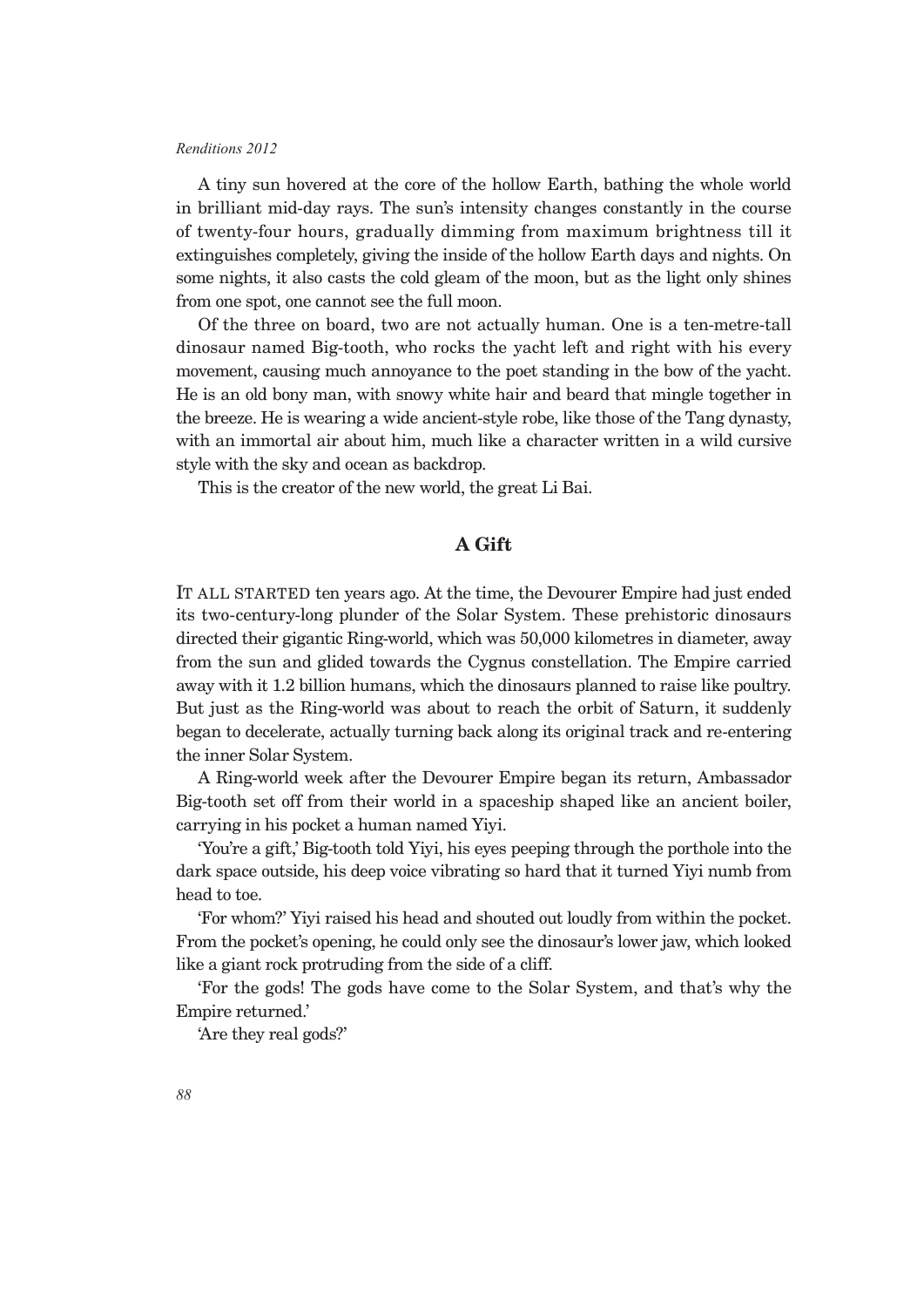'They've mastered unimaginable technologies, and exist in the form of pure energy. They can jump from one end of the Milky Way to the other in a flash. That makes them gods enough. If we could but master one-hundredth of that super technology, the Devourer Empire would have a bright future. We are completing a grand mission, and you must learn to please the gods.'

'Why me? My meat is of very inferior quality,' Yiyi asked. He was more than thirty years old, and compared to the fair and juicy humans carefully raised by the Empire, his appearance was much more haggard.

'Gods don't eat bugs; they just like to collect them. According to the breeders you are quite special, and it's said that you have many students?'

'I'm a poet. I teach classical literature to the humans kept in the breeding farms.' Yiyi pronounced the words 'poet' and 'literature' with some difficulty, as these were very rarely used words in Devourish.

'A boring and useless learning indeed! But the breeders have turned a blind eye to your teaching activities as the contents seem to be mentally helpful to you bugs, and thus improve the quality of your meat … I've noticed that you think yourself noble and pure, and others to be beneath your notice. Very interesting feelings for a little fowl from a feed-lot.'

'Thus the way with all poets.' Yiyi straightened himself in the pocket, proudly holding his head high, though he knew that Big-tooth could not see this.

'Were your ancestors in the Earth Defence War?'

'No,' answered Yiyi, shaking his head. 'My ancestors from back then were also poets.'

'A most useless kind of bug, very rare on Earth even then.'

'He lives in his own inner world, and does not care for the changes happening around him.'

'Good-for-nothings … Ah, we're nearly there.'

Upon hearing this, Yiyi poked his head out from the pocket and peered through the porthole. There were two white, glowing objects floating in space before them, one a square plane, the other a sphere. As the spaceship drew level with the plane, the plane suddenly disappeared for a second into the backdrop of the starry sky, which meant that it had almost no thickness. The perfectly shaped sphere hovered above the plane, both of them casting off soft white glows, their surfaces so smooth and even that nothing distinctive could be seen. They were like two elements drawn out from a graphic database, two simple and abstract concepts within the mess and confusion of the universe.

'Where are the gods?' asked Yiyi.

'Those two geometric shapes. Gods like to be concise.'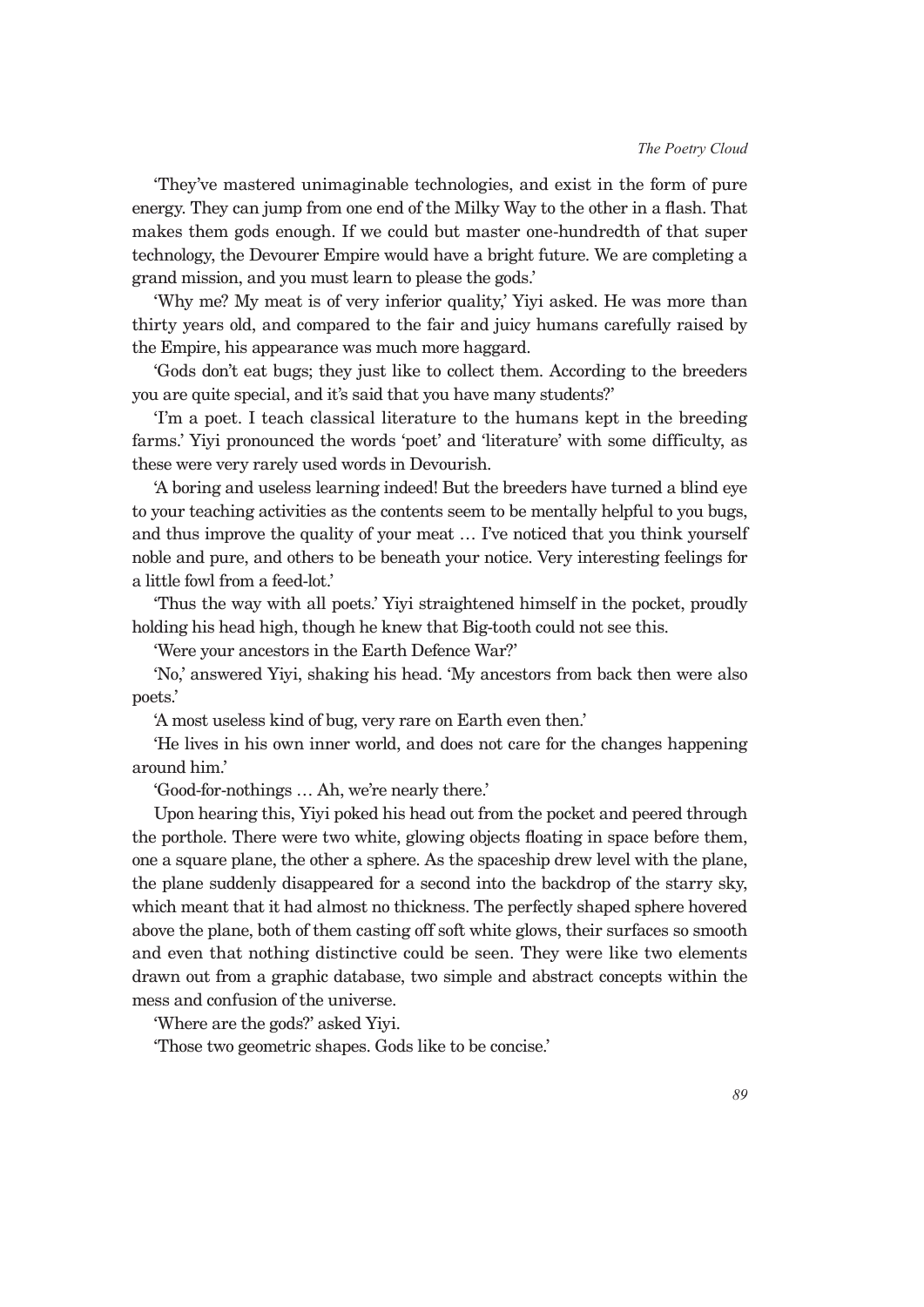As they drew near, Yiyi saw that the plane was about the size of a football field. The spaceship landed on the plane, the flames from the engine touched the plane first, but left no marks whatsoever. It was as if the plane was nothing more than an illusion. Yet Yiyi felt the gravitational pull and a tremor as the spaceship came in contact with the plane, which meant that it could not be an illusion. Bigtooth had obviously been here before, as he opened the cabin door and jumped out without hesitation. Yiyi's heart churned when he saw Big-tooth simultaneously open both doors on either end of the airlock cabin. However, he did not hear the swoosh of air gushing out from within. As Big-tooth stepped outside, Yiyi could even smell the fresh air as he stood in the pocket and felt the cold breeze brushing past his face … This was a kind of wondrous technology that neither man nor dinosaur could comprehend. Its gentleness and effortlessness astounded Yiyi. This astonishment pierced even deeper into the soul than when humans saw the Devourers for the first time. Yiyi looked up; the sphere was hovering above them and, behind it, the galaxy glittered and shone.

'Ambassador, what little offering have you brought me this time?' inquired the god. He spoke in Devourish, his voice low, as if echoing from the depths of an abyss in the infinite distance, and for the first time, Yiyi felt that even this coarse dinosaur language could sound pleasant to the ear.

Big-tooth dug his claw into his pocket and grabbed Yiyi, then put him down onto the plane. Yiyi felt its elasticity with his foot. Big-tooth began, 'My venerable god, we know that you like to collect little creatures from various universes, and I have brought you this interesting little specimen, a human from the Earth.'

'I only care for perfect little creatures. Why have you brought me this filthy little bug?' asked the god, the glows of the sphere and plane flickered twice, a probable sign of disgust.

'You know this species of bug?' Big-tooth raised his head in astonishment.

'I've heard travellers from this spiral arm mention them, but I do not know much about them. In these bugs' relatively short evolutionary history, the travellers have often visited Earth, and they were all disgusted by the bugs' dirty thoughts, low behaviours, and the chaos and filth in the course of their history. Hence, till the Earth's destruction, no one had bothered to establish contact with them  $\ldots$  Throw it away at once!'

Big-tooth grabbed Yiyi and turned his huge head around to see where he could dump him. 'The rubbish incinerator is behind you,' the god's voice interjected. Bigtooth turned and saw a small hole suddenly appear on the plane, with eerie bluish lights flickering from within …

'Don't you say that! Humans have created great civilizations!' Yiyi shouted in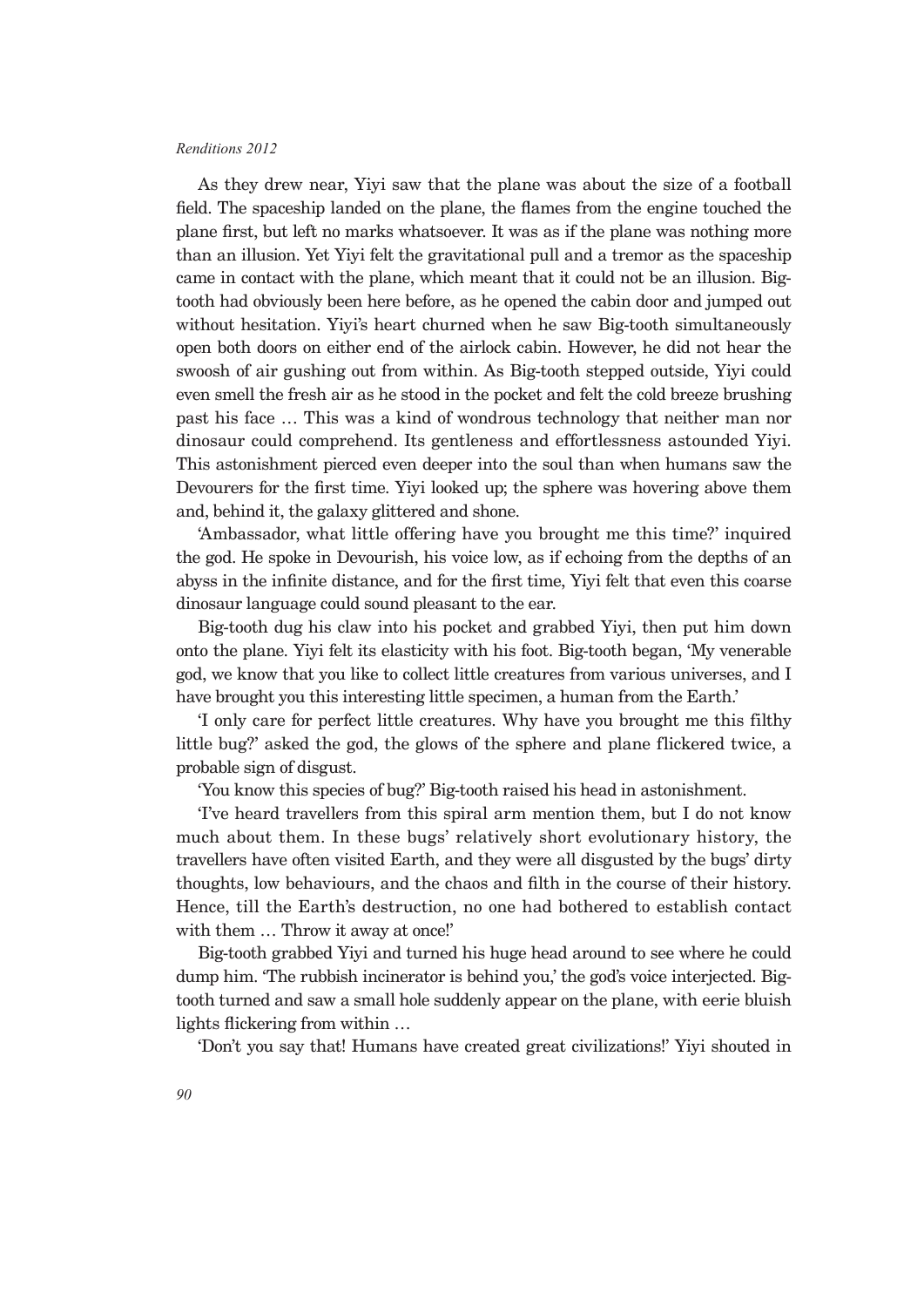Devourish at the top of his lungs, his face turning blue.

The white radiance of the sphere and plane again flickered twice and the god's voice sounded in a sneer, 'Civilization? Ambassador, tell this bug the meaning of civilization.'

Big-tooth raised Yiyi to eye level, and held him so close that Yiyi could even hear the gurgling sound of his eyeballs turning in their sockets. 'Bug, the uniform measurement of how civilized a race is in this universe is the space dimension that it has entered. Only those that have entered the sixth dimension or above can be regarded as having met with the basic criteria for joining the circle of civilized races. The race of our venerable god already possesses the ability to enter the eleventh dimension. The Devourer Empire is able to, on a small scale limited to laboratory trials, enter the fourth dimension, which means that we can only be regarded as a primitive tribe, while your race is nothing more than weed or moss to the gods.'

'Throw him away this minute! Such filth!' the god pressed, already out of patience.

Big-tooth ended his speech and marched towards the incinerator holding Yiyi. Yiyi struggled with all his might and several sheets of white paper fell from his clothes. As the sheets floated in the air, a thin ray of light shot out from the sphere, hitting one of them, suspending it in mid-air, and scanning it in a flash.

'Wait! What're these?'

Holding Yiyi suspended right above the incinerator, Big-tooth turned towards the sphere.

'Those … are my student's homework!' Yiyi answered, struggling hard inside the dinosaur's claw.

'Those square symbols are very interesting, and so are the little matrixes they create,' the god muttered, sending out rays and swiftly scanning the other sheets of paper that had already landed on the plane.

'Those are Chinese … Chinese characters. These are classical poems written in Chinese characters!'

'Poems?' the god asked in amazement, and withdrew the rays of light. 'Ambassador, you are no doubt familiar to some degree with this bug script?'

'Of course, my venerable god. I lived in their world for a long time before the Earth was consumed by the Devourer Empire.' Big-tooth placed Yiyi on the plane near the edge of the incinerator, and bending down, picked up one of the sheets. Raising it to his eyes, he with great difficulty tried to make out the words. 'It roughly means …'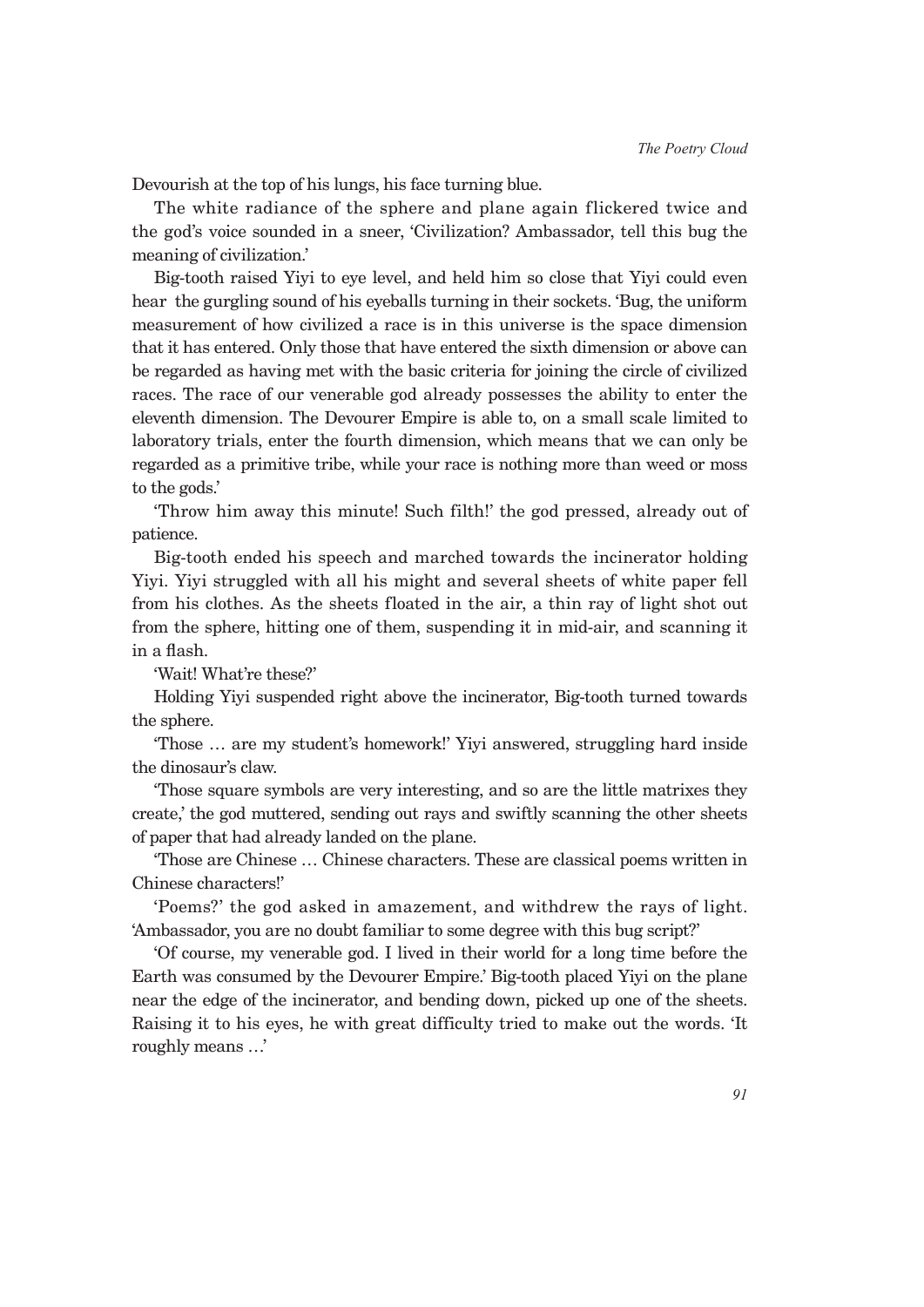'Don't bother, you will only misinterpret it.' Yiyi stopped Big-tooth with a wave of his hand.

'Why?' the god asked with a good deal of interest.

'Because it is an art that can only be expressed in classical Chinese. Even when translated into another human language, it still loses the better part of its meaning and beauty, and is transformed into something quite different.'

'Ambassador, do you have this language's database in your computer? And all knowledge relevant to the Earth's history too? Fine, then transmit them to me. Use the channel we established during our previous interview.'

Big-tooth hurried back to the spaceship, mumbling to himself as he fumbled with the computer aboard. 'The classical Chinese part is missing and will have to be downloaded from the Empire's network; there might be delays.' Yiyi could see through the open cabin door the changing colours of the computer screen reflected in the dinosaur's giant eyeballs. When Big-tooth exited the spaceship, the god could already read the classical poem aloud in perfect Chinese.

'*Behind a mountain the day fades, the Yellow River uniting with the ocean. Scenes a thousand miles away, one may survey from a higher floor*.'

'You are a very fast learner!' Yiyi exclaimed in amazement.

The god took no notice of him, and remained silent.

Big-tooth explained, 'It means a star has fallen behind a mountain on a planet, and a river called the Yellow River flowed towards an ocean. You see, both river and ocean are formed by compounds of one oxygen atom and two hydrogen atoms. And if someone wants to see further away, he should climb higher on a building.'

The god stayed silent.

'My venerable god, you have, not that long ago, honoured the Devourer Empire with your presence; the scenery there is very similar to the bug's world portrayed in this poem. There are also rivers and mountains and oceans, so—'

'So I do know the meaning,' the god said, and the sphere suddenly moved, stopping right above Big-tooth's head. Yiyi thought that it was like a giant eye without a pupil, glaring fixedly at Big-tooth. 'But do you not feel anything at all?'

Big-tooth shook his head in bewilderment.

'I mean, things that are hidden within the apparent meanings of this simple matrix of symbols?'

Big-tooth became more puzzled still, and so the god recited another poem.

'*I see none that have come before, nor any who might follow. Reflecting on a world so ancient and vast, my tears fall in lonely sorrow.*'

Big-tooth at once eagerly offered an explanation, 'This poem means: Looking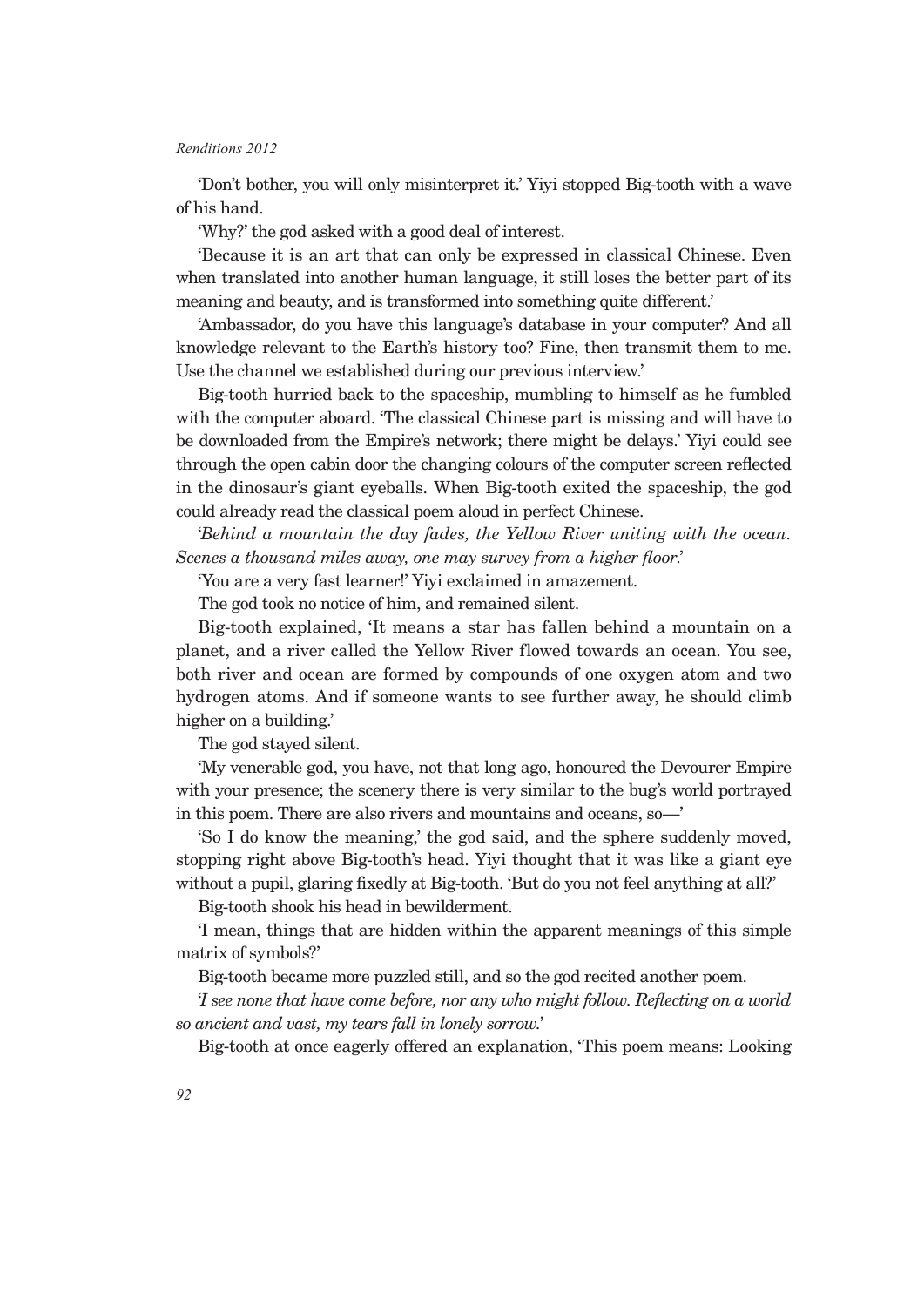forward, one cannot see the bugs that lived long ago on this planet; looking back, one cannot see the bugs that will later live on this planet. So one feels the vastness of time and space, and so one cries.'

Still perfect silence.

'Um, crying is how the bugs of the Earth express sorrow. When this happens, their visual sense organs …'

'Do you still not feel anything?' the god interrupted, the sphere lowering a little more, until it almost touched Big-tooth's nose.

This time, Big-tooth shook his head with great firmness and said, 'My venerable god, I believe there is nothing more to it, just a simple short poem.'

The god recited a few more poems, all short and simple, all on transcendent themes, including poems like Li Bai's 'Going down to Jiangling', 'Night Thoughts' and 'Seeing Meng Haoran off from Yellow Crane Tower as he took his departure for Guangling', Liu Zongyuan's 'River Snow', Cui Hao's 'Yellow Crane Tower' and Meng Haoran's 'Spring Dawn'.

Big-tooth said, 'There are quite a number of long epics in the Devourer Empire, some are millions of lines in length. My venerable god, I will gladly present them to you. The bugs' poetry is, by comparison, so short and simple, much like their technology …'

The sphere suddenly flew away from Big-tooth's head, floating in random curves in mid-air, 'Ambassador, I believe that your greatest wish is for me to answer one question: Why is the Devourer Empire still struggling in the atomic age after its 80 million years of existence? I now have the answer.'

Big-tooth looked at the sphere with the keenest interest, 'My venerable god! The answer is everything to us! Please …'

'My venerable god,' Yiyi raised his hand and spoke out loud, 'I too have a question, if I may?'

Big-tooth glared angrily at Yiyi, looking as though he would like to swallow him whole. But the god agreed, 'I still despise the bugs of Earth, but those little matrixes have earned you the right.'

'Does art exist everywhere in the universe?'

The sphere trembled a little in mid-air, as if nodding, 'Yes, I myself am a collector and researcher of the art of the universe. I travel between nebulas and have made contact with various art forms of numerous civilizations. Most are complicated and obscure. But this, with such few symbols, making up such tiny matrixes yet expressing such complex layers and subdivisions of feelings, all composed under such strict, almost brutal, restrictions of style, metre and rhyme is, I admit, something I had never seen before … Ambassador, you can now dispose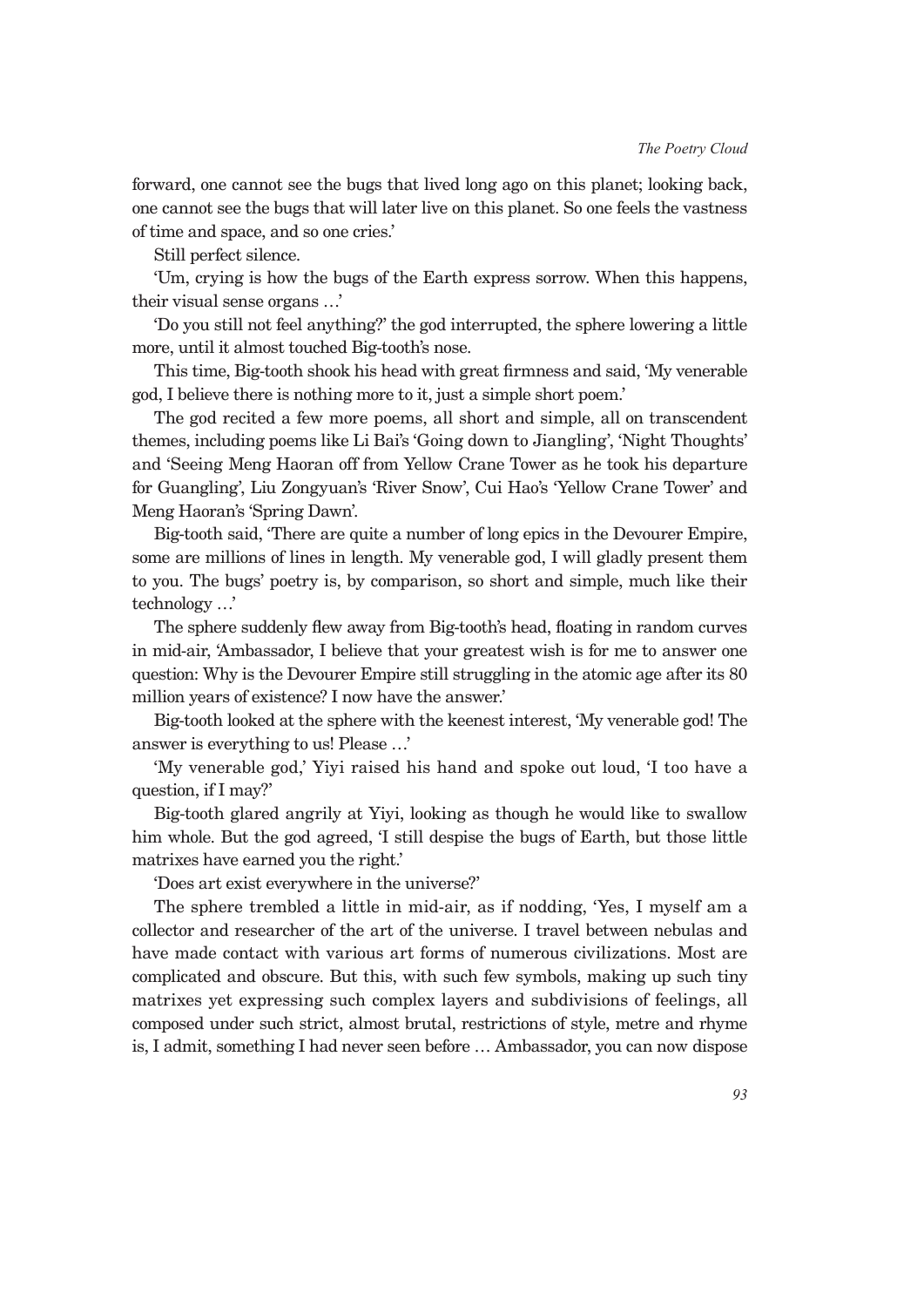of the bug.'

Big-tooth again grabbed Yiyi, 'Yes, throw it away, my venerable god. There is enough data stored on the Devourer Empire Central Network on human culture, and you now have all these stored in your memory. This bug, on the other hand, probably only knows a few simple poems.' With that, he again marched towards the incinerator with Yiyi in his claw. 'And those papers too,' the god added. Bigtooth at once turned back and began collecting the sheets of paper with his free claw. Yiyi started to scream wildly from within Big-tooth's grasp,

'God, please keep those sheets of paper as relics of human classical poetry! You have collected an unsurpassable art form; transmit it to other parts of the universe.'

'Wait,' the god again stopped Big-tooth, even as Yiyi was dangling above the incinerator; he could feel the heat of the blue flames below him. The sphere floated near, stopped and hovered just a few centimetres away from his forehead. He now was under the intense gaze of the gigantic pupil-less eye just as Big-tooth had been.

'Unsurpassable?'

'Ha ha ha …' Big-tooth held Yiyi up and laughed, 'This poor little bug dares to say this in front of this mighty god! Hilarious! What do humans have left? You've lost everything on Earth, and have forgotten most of your scientific knowledge the only thing you might have taken away. Once at the dinner table, I asked a human this question before I ate him, "What was the atomic bomb used by humans in the Earth Defence War made of?" And he answered, "Atoms!" '

'Ha ha ha ha …' The god was amused by Big-tooth, and the sphere shook so much that it turned into an ovoid, 'there could not be a more correct answer, ha ha ha …'

'My venerable god, these dirty bugs have nothing left but those few short poems! Ha ha ha …'

'But they are unsurpassable!' Yiyi insisted, squaring his chest in a most dignified manner.

The sphere stopped trembling, and murmured in almost a whisper, 'Technology can surpass all.'

'This has nothing to do with technology! This is the essence of the inner world of the human soul, and is unsurpassable!'

'You say this because you are ignorant of the power that technology could eventually bring. Small bug, insignificant bug, you do not understand.' The god's voice was silky, like that of a loving father, but the cold murderous notes buried within made Yiyi shudder with terror. 'Look at the sun,' the god said.

Yiyi did as he was bid. They were in between the orbits of the Earth and Mars,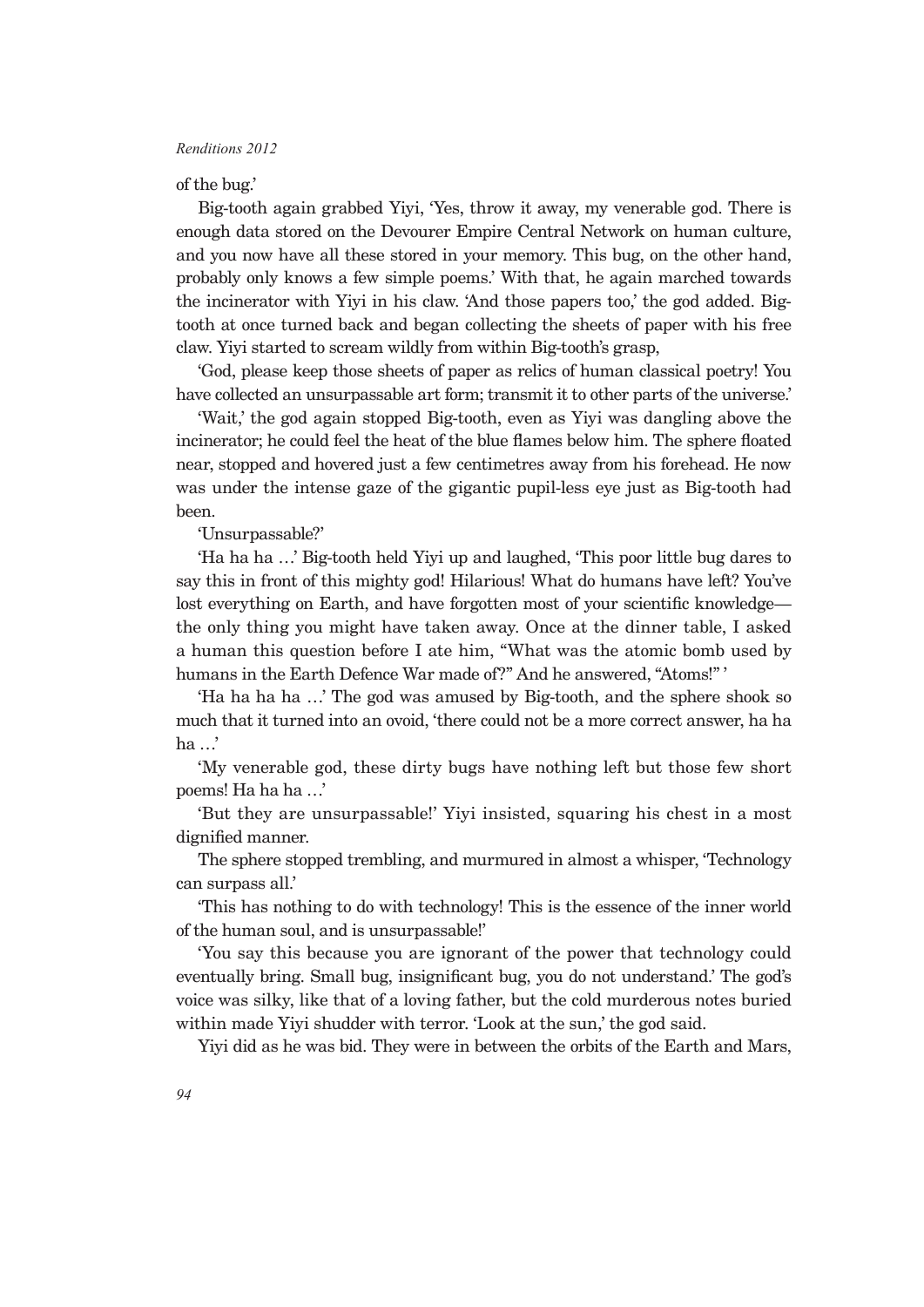and he had to narrow his eyes before the sun's brightness.

'What's your favourite colour?' the god asked.

'Green.'

Before the last syllable fell, the sun turned green, a bewitching, seductive green, as if a cat's eye had suddenly appeared in the abyss of space. Under its gaze, the whole universe turned profoundly and eerily mysterious.

Big-tooth's claw quivered, dropping Yiyi onto the plane. After they had regained their senses a moment later, they suddenly realized a more shocking fact than that of the sun turning green: it would have taken more than ten minutes for light to travel to the sun from where they now were, yet all this took place in a flash.

Half a minute later, the sun returned to normal, once again casting off its customary dazzling white rays.

'Did you see that? This is technology, the kind of power that enabled our race to rise from slugs in the muddy ocean beds to gods. Technology is the real God. We worship Him with our whole body and soul.'

Yiyi blinked his eyes, still dazzled, 'But even gods cannot surpass that kind of art! We too have gods, imaginary gods, and we worship them too; but we do not believe that they can create the kind of poetry written by Li Bai or Du Fu.'

The god sneered, and said to Yiyi, 'You are the most stubborn kind of bug, which makes you even more repulsive. But, just for fun, I will surpass your art form.'

Yiyi also sneered, 'Impossible. For one thing, you are not human, and cannot feel human passions. Human art is to you merely a flower carved in stone, and you cannot overcome this obstacle with technology.'

'There can be nothing simpler than overcoming this "obstacle". Give me your genes.'

Yiyi was at a loss. 'Give a hair to the god!' Big-tooth directed. Yiyi raised his hand and pulled out a hair. An invisible force sucked the hair to the sphere then let it fall to the plane. The god only took some flakes of skin from the hair root.

The white glow within the sphere surged around then slowly turned transparent. Clear liquid then filled the sphere and a string of bubbles floated to the surface. Yiyi then saw a small yolk-like ball in the liquid. It appeared a light reddish colour under the sunlight, and seemed to give off its own light. The sphere grew quickly, and Yiyi realized that it was a curled up foetus, its swollen eyes tightly shut, with red interlocking blood vessels running all over its huge head. The foetus continued to grow, its small body finally stretching out, then began to swim in the liquid like a frog. At that point the liquid gradually turned opaque, and the sunlight that shone through the sphere revealed nothing but a vague shadow. The shadow rapidly grew bigger, finally turning into a fully-grown, human-shaped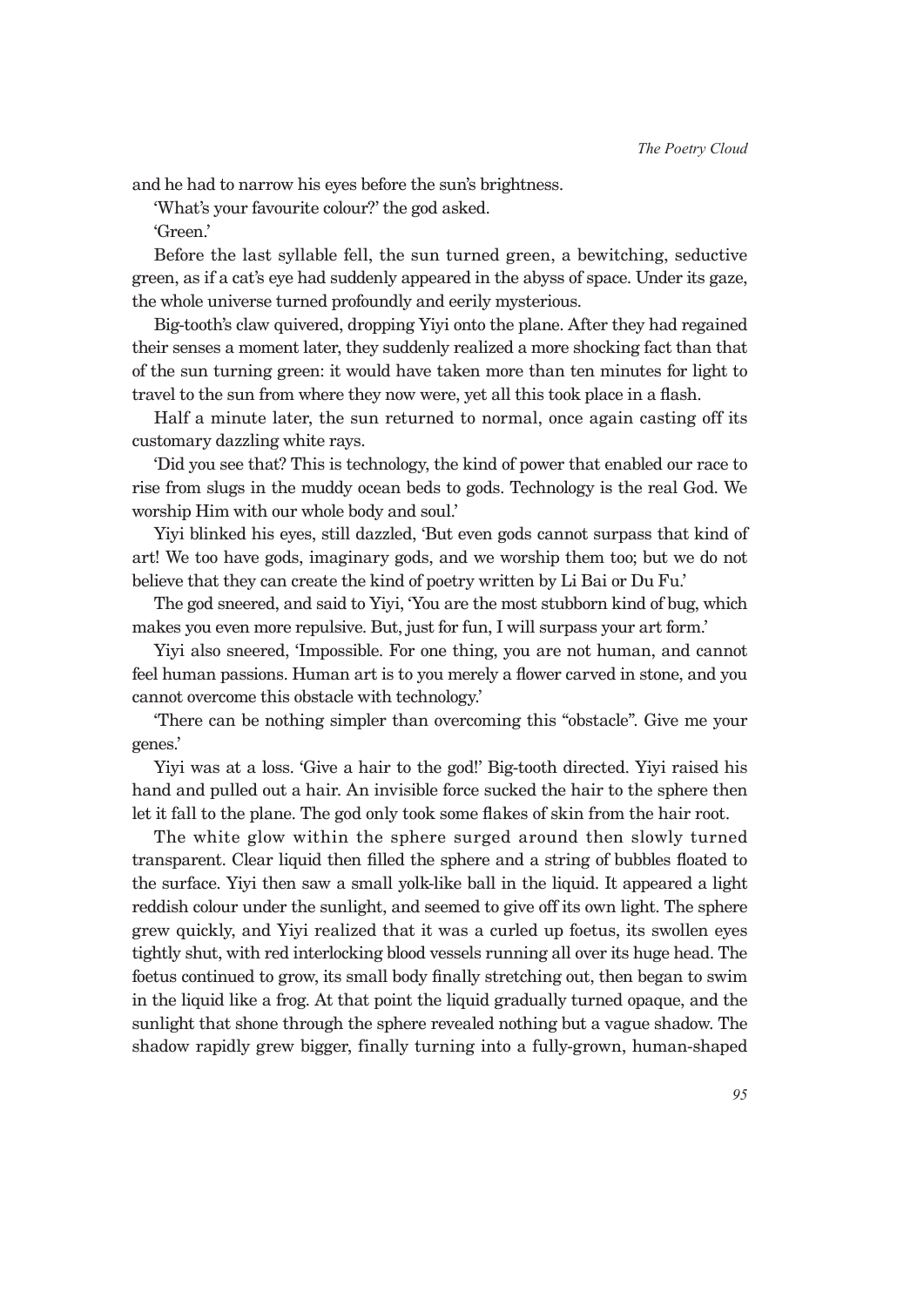form swimming in the sphere. The glowing sphere had now turned back to its original white opacity, and a naked man fell from the sphere onto the plane. Yiyi's clone staggered up, with sunlight reflecting off his wet body. His hair and beard were very long, but he appeared to be only about thirty to forty years of age, and looked nothing like Yiyi except for the fact that they were both stick-thin. The clone stood stiffly, gazing lifelessly into the distance, looking as though he knew nothing about the universe that he had just entered. Above him, the white glow of the sphere dimmed, then extinguished altogether. The sphere itself disappeared as if it had evaporated. Then, Yiyi saw something light up and realized that it was the clone's eyes. The dull empty gaze had suddenly been replaced with a light radiating intelligence. Yiyi later found out that this was when the god had moved all his own memories into the clone.

'Cold, this is cold?!' A gentle breeze blew over them and the clone wrapped his hands around his soggy shoulders, shivering all over, but his voice was filled with delight, 'This is cold, this is pain! Delicate, perfect pain! The sensations for which I've wandered the galaxies searching so painstakingly: it's as sharp as a ten-dimensional string passing through time-space, as crystal clear as the pure energy diamond at the hearts of quasars, ah—' He stretched out his bony arms and raised his eyes to the Milky Way, '*I see none that have come before, nor any who might follow. Reflecting on a universe so* …' A bout of shivering made his teeth clatter, ending his natal speech; he rushed to the incinerator to warm himself.

The clone held his hands above the blue flames, shivering as he said to Yiyi, 'What I am doing now is in fact ordinary enough. When I research and collect any art form from a civilization, I always invest my memory temporarily into a member of that civilization, thus ensuring that I truly and wholly understand the art form.'

The flames in the incinerator suddenly flared up, sending multi-coloured radiances across the plane. Yiyi thought the whole plane was now like a sheet of frosted glass floating on a sea of flames.

'The incinerator has been turned into an output window. The god is making an energy-matter transformation,' Big-tooth whispered to Yiyi, and seeing that he was still perplexed, he added, 'Idiot! Making matter from pure energy. God's work!'

The output window suddenly spurted out a ball of white stuff, which unfolded in mid-air as it fell. It was a piece of clothing, which the clone caught and put on. Yiyi saw that it was in the ancient style of the Tang dynasty, snowy white, and made of silk, with broad black trim. The wretched looking clone was at once transformed into a divine looking figure. Yiyi could not imagine how this piece of clothing could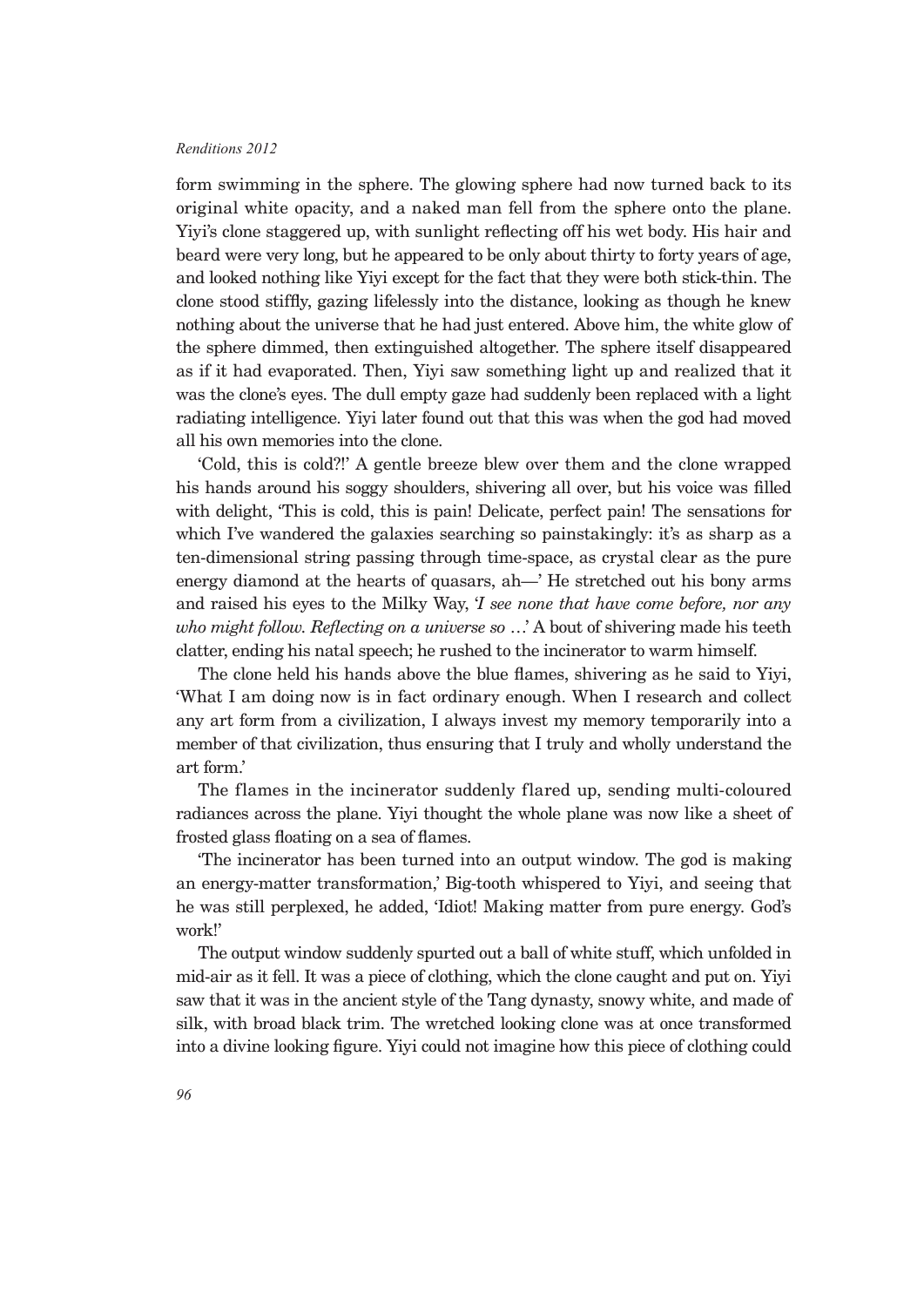be fabricated from those blue flames.

More things were being fabricated. Out from the window flew something black, which landed with a thud on the plane like a rock. Yiyi ran over to pick it up; he could hardly believe his eyes: what he held in his hand was undoubtedly a heavy ink-stone, and it was as cold as ice. Something else fell onto the plane with a clang. Yiyi picked up the black, strip-shaped object and it was indeed a Chinese inkstick. Some writing brushes were then created, followed by a brush-stand, a sheet of white rice paper (imagine that coming out of the flames!), a few antique-looking desk ornaments, and finally, the biggest object of all, an ancient writing desk. Both Yiyi and Big-tooth hurried over to straighten the desk and arrange the little objects on it.

'The energy that was transformed into these things is enough to blow a planet to dust,' Big-tooth whispered to Yiyi, his voice shaking a little.

The clone walked over to the desk, nodded in approval at the ornaments placed on top, and using one hand to stroke his now dried beard, he said,

'I, Li Bai.'

Yiyi scrutinized the clone and asked, 'Do you mean that you want to become Li Bai, or that you think you are already him?'

'I am Li Bai, the Li Bai who can surpass Li Bai!'

Yiyi smiled and shook his head.

'What? You doubt me?'

Yiyi nodded, 'It's true enough that your technology is way beyond my understanding, and is to a human no different from magic or divine power. There are things that make me gasp with wonder even in the realm of poetry, that given such huge cultural, time and space barriers, you can still grasp the true significance of Chinese classical poetry … but to understand Li Bai is one thing, surpassing him is quite another. I still believe that what you face is a transcendent art form.'

An unfathomable smile appeared on the clone's—Li Bai's—face, but it was gone at once. He pointed his finger at the writing desk and commanded, 'Prepare the ink!' He then walked away, stopping near the very edge of the plane, and gazed at the distant galaxies in deep contemplation as he stroked his long beard.

Yiyi picked up a Yixing-ware pot from the writing desk and poured a little water onto the ink-stone. He then picked up the ink-stick and began grinding. It was the first time he had ever done this, and he tilted the ink-stick sideways, clumsily grinding its edges. As the ink got thicker, Yiyi began to comprehend that he was in vast space, 1.5 astronomical units away from the sun, on an infinitely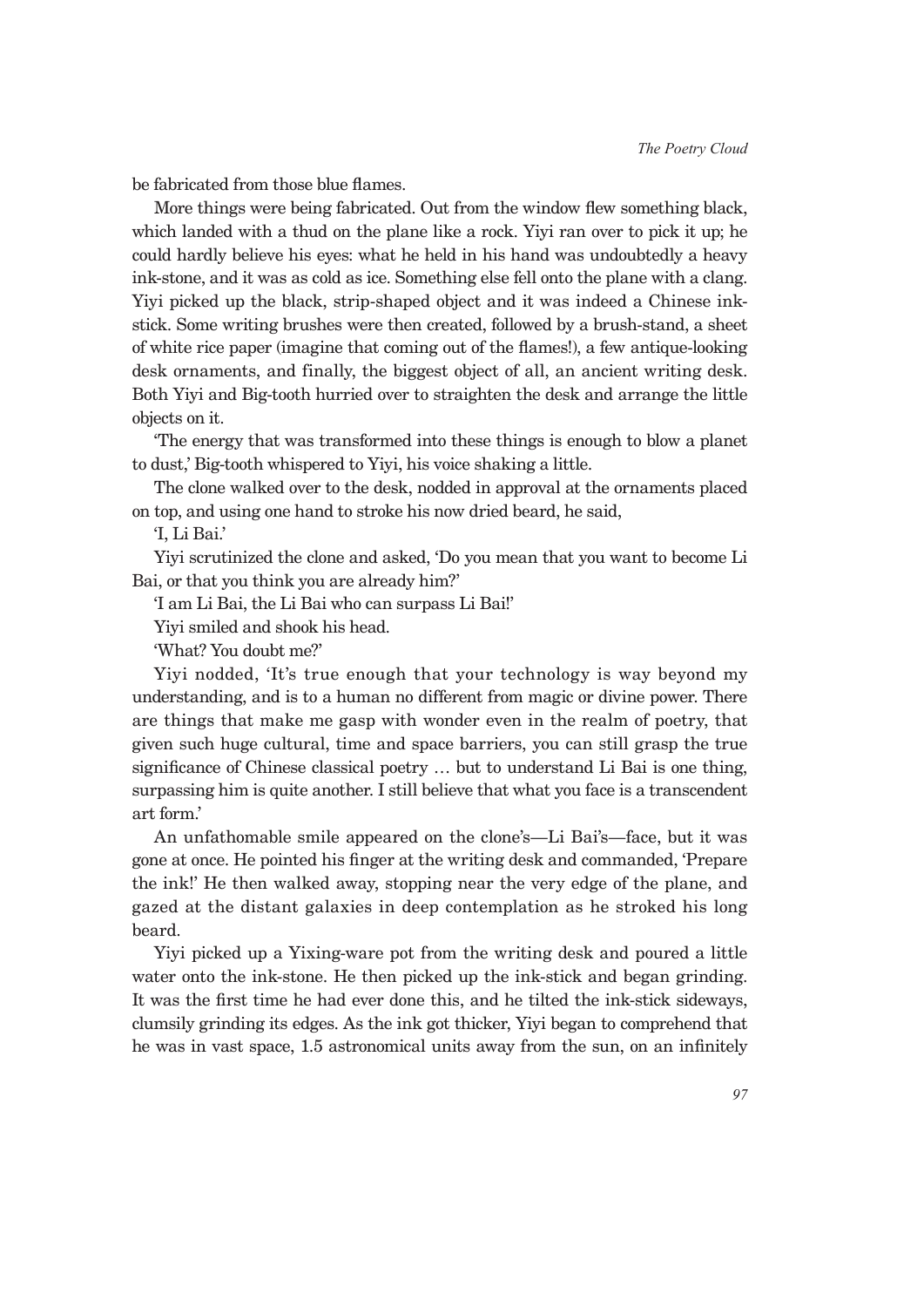thin plane (even when matter was created from pure energy a moment ago, the plane still had no thickness when observed from afar) that was just like a floating stage in the abyss of the universe. On this stage was a dinosaur, a human who had been raised for meat like poultry by the dinosaurs, and a god of technology in an ancient Tang-dynasty robe who was preparing to surpass Li Bai. Actors in a truly bizarre stage play, thought Yiyi with a bitter smile, shaking his head.

The ink more or less ready, Yiyi got up and stood waiting together with Bigtooth. The gentle breeze had ceased to blow on the plane, and the sun and the stars glimmered silently—it was as if the whole universe was waiting. Li Bai stood quietly at the edge of the plane, and as light did not scatter in the air above it, his form was distinctly divided by the sunlight into lit and shadowed parts. If not for the occasional movement of his hand stroking his beard, one would have taken him for a stone statue. Yiyi and Big-tooth waited and waited. As time soundlessly flowed by, the writing brush on the desk that had been soaked with ink had already started to dry. The sun's position had changed a great deal without anyone noticing, casting long shadows of the desk, the spaceship and of themselves onto the plane. The white rice paper laid flat on the desk seemed to have become a part of the plane. Finally, Li Bai turned around and walked slowly to the desk. Yiyi at once dipped the writing brush into the ink again, and handed the brush to Li Bai with both hands, but the latter raised a hand in dismissal and simply sank again into deep thought, looking at the paper on the desk. Something new appeared in his eyes.

With considerable satisfaction, Yiyi saw that it was uneasiness and confusion.

'I need to fabricate a few things, they are … fragile, so be careful when you go catch them.' Li Bai pointed to the output window. The blue flames that had grown weak flared up again, and Yiyi and Big-tooth had only just reached the window when a stream of blue flame spat out a round object. Big-tooth was quick and managed to catch it; he saw it was a large jar. Three large bowls followed, but Yiyi only caught two of them, with the other smashing to pieces on the plane. Big-tooth carried the jar in both arms to the desk, then carefully opened the seal. A strong scent of liquor gushed out, causing Yiyi and Big-tooth to stare at each other in astonishment.

'There was not much information on liquor making by humans in the Earth Database that I received from the Devourer Empire, so this may not be exactly correct.' Li Bai pointed to the liquor jar and motioned to Yiyi to try it.

Yiyi scooped out a little with a bowl and took a sip. A burning sensation passed from his throat to his stomach, and he nodded, 'This is indeed liquor, but much stronger than the kind we take to improve the quality of our meat!'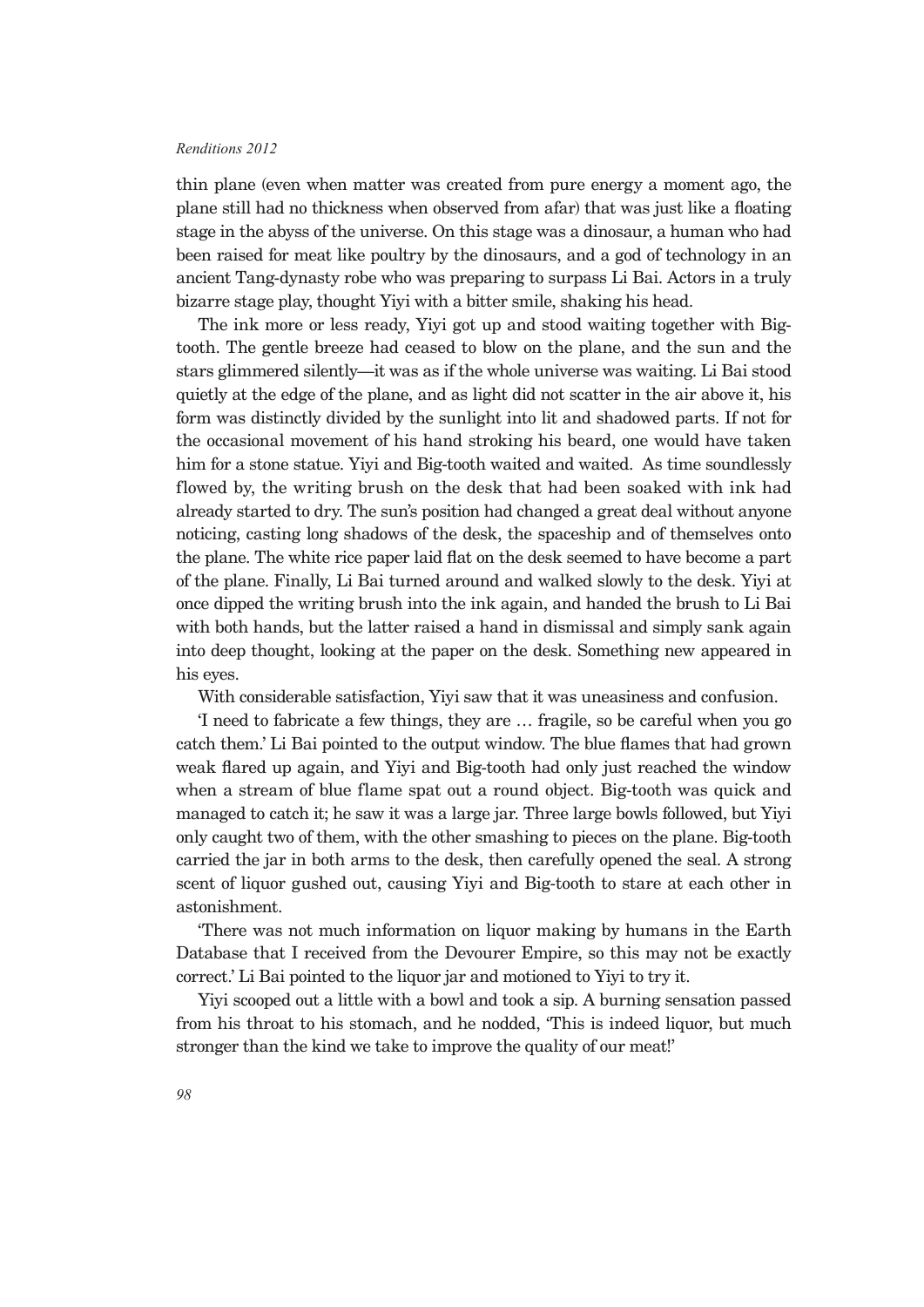'Fill it up,' said Li Bai pointing to the empty bowl on the desk, and after Bigtooth had filled it with the strong liquor, he drained it in one go, then turned again to walk into the distance, sometimes taking uneven, dance-like steps. Once he reached the edge, he stood there again facing the galaxies in deep meditation. But this time his body swayed rhythmically from left to right, as if in unison with an unheard tune. He did not take long to meditate before returning to the desk with dancing steps the whole way. He grabbed the brush that Yiyi handed to him, and flung it into the distance.

'Fill it again.' Li Bai stared dully at the empty bowl.

…



Li Bai with a Wine Pot 酒缸公—— 李白 by He Yan 何炎 dated early 20th century. Courtesy of the Hong Kong Museum of Art

An hour later, Big-tooth carefully laid a hopelessly drunk Li Bai onto the cleared writing desk with his large claws. But Li Bai turned over and tumbled down, muttering in a language neither man nor dinosaur could understand. He had already thrown up a huge and colourful mass (no one knew when he had eaten anything), and his wide ancient robe was now a complete mess. The white glow of the plane shone through the vomit, forming a highly abstract painting. Li Bai's mouth was stained black with ink, because after his fourth bowl of liquor, he had tried to write something on the paper, but had only ended up jabbing the brush onto the desk very hard. Then he had tried to smooth the hairs of the brush with his mouth, just like any child starting to learn calligraphy.

'My venerable god?' Big-tooth bent down and asked cautiously.

'Wayikaah … kaahyiaiwa,' Li Bai answered with a thick tongue.

Big-tooth stood up, and said to Yiyi with a sigh and shake of the head, 'We'd better go.'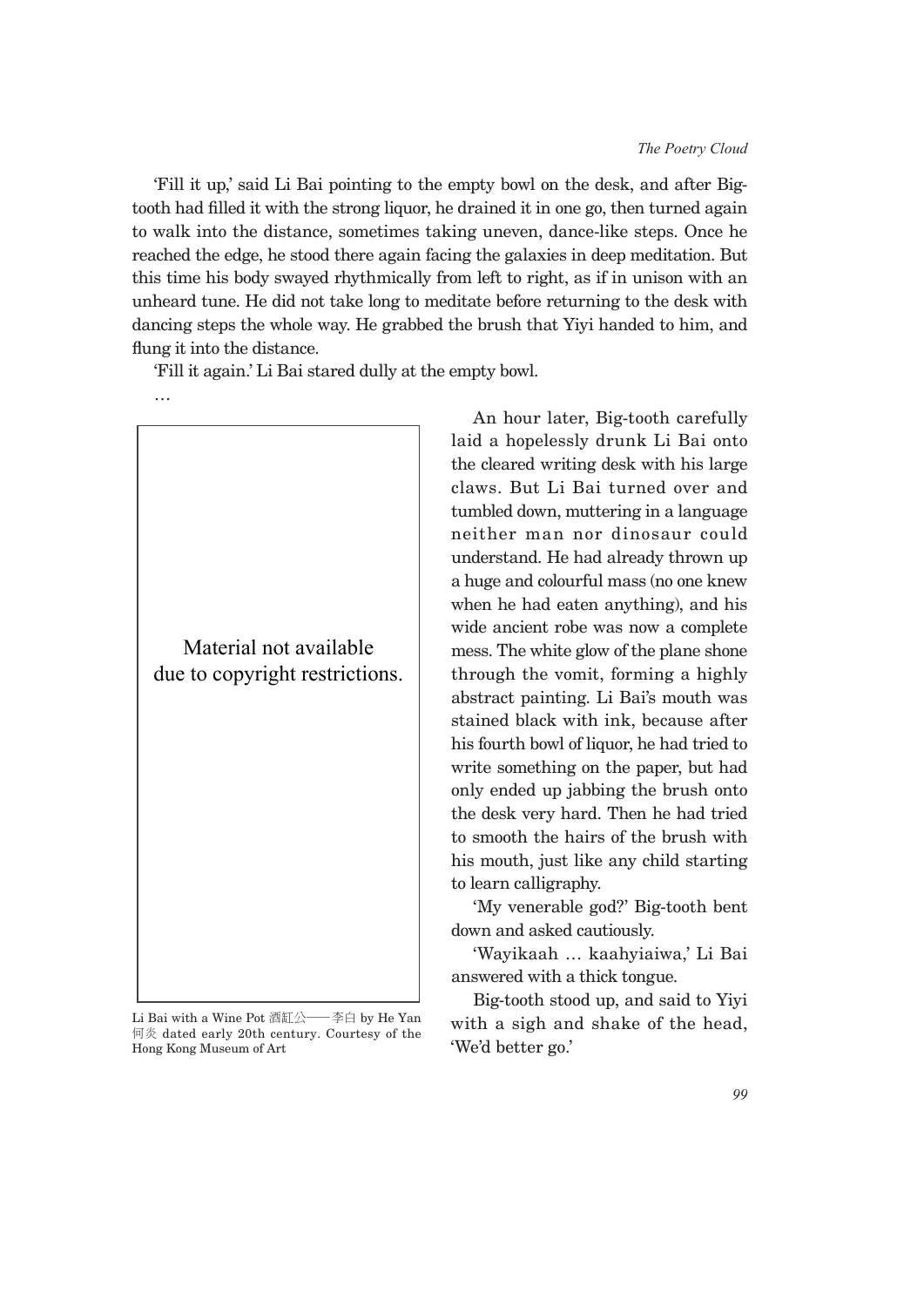## **The Alternative Route**

YIYI'S FEED-LOT was on the Devourer equator, an area that used to be a beautiful grassland between two large rivers when the Devourers were still in the inner Solar System. As the Devourers travelled beyond Jupiter's orbit, harsh winter had descended, the grassland disappeared, and the rivers froze. The humans being reared there were moved underground. Later, the Devourers were summoned by the god and returned to the inner system. As they drew nearer to the sun, spring returned to the land, the rivers thawed, and the grassland became green once again.

When the weather was favourable, Yiyi usually lived alone in a thatched hut he built himself by the river and grew his own crops. This was forbidden for the general run of people but since Yiyi's lectures on classical literature at the feed-lot had a tranquilizing effect, producing a special flavour in his students' meat, the dinosaurs left him alone.

It was an evening two months after Yiyi and Li Bai's first meeting. The sun had just set on the flat horizon of the Devourer Empire. The two large twilightlit rivers joined together at horizon's edge. Outside the riverside thatched hut, a gentle breeze carried the faint sound of joyful dance songs from the distant grassland. Yiyi was playing *go* by himself when he looked up to see Li Bai and Bigtooth coming along the bank. Li Bai had changed a lot. His hair was tousled, his beard terribly long, and his face much tanned by the sun. He carried a rough-cloth bag on his left shoulder and a large gourd in his right hand. The traditional garb he wore had become tattered and the straw sandals on his feet were worn beyond recognition. Yiyi thought Li Bai actually looked more human now.

Li Bai came over to the *go* board, and, just as he had the several times he was there before, set the gourd down heavily on the table without so much as a glance at Yiyi and demanded, 'Bowls!' He uncorked the gourd after Yiyi brought over two wooden bowls, filling them to the brim. He then fished out a paper-wrapped package from his bag which Yiyi discovered contained cooked meat, already sliced. As its aroma reached Yiyi, he automatically reached out, took a piece and started chewing.

Big-tooth was standing two or three metres away, watching them in silence. Based on previous experience, he knew that they were going to discuss poetry again, a topic that he was neither interested in nor qualified to join.

'Yummy,' Yiyi nodded with approval. 'Is this beef also transformed from pure energy?'

'No, I have long since embraced Nature. You may not have heard but I have a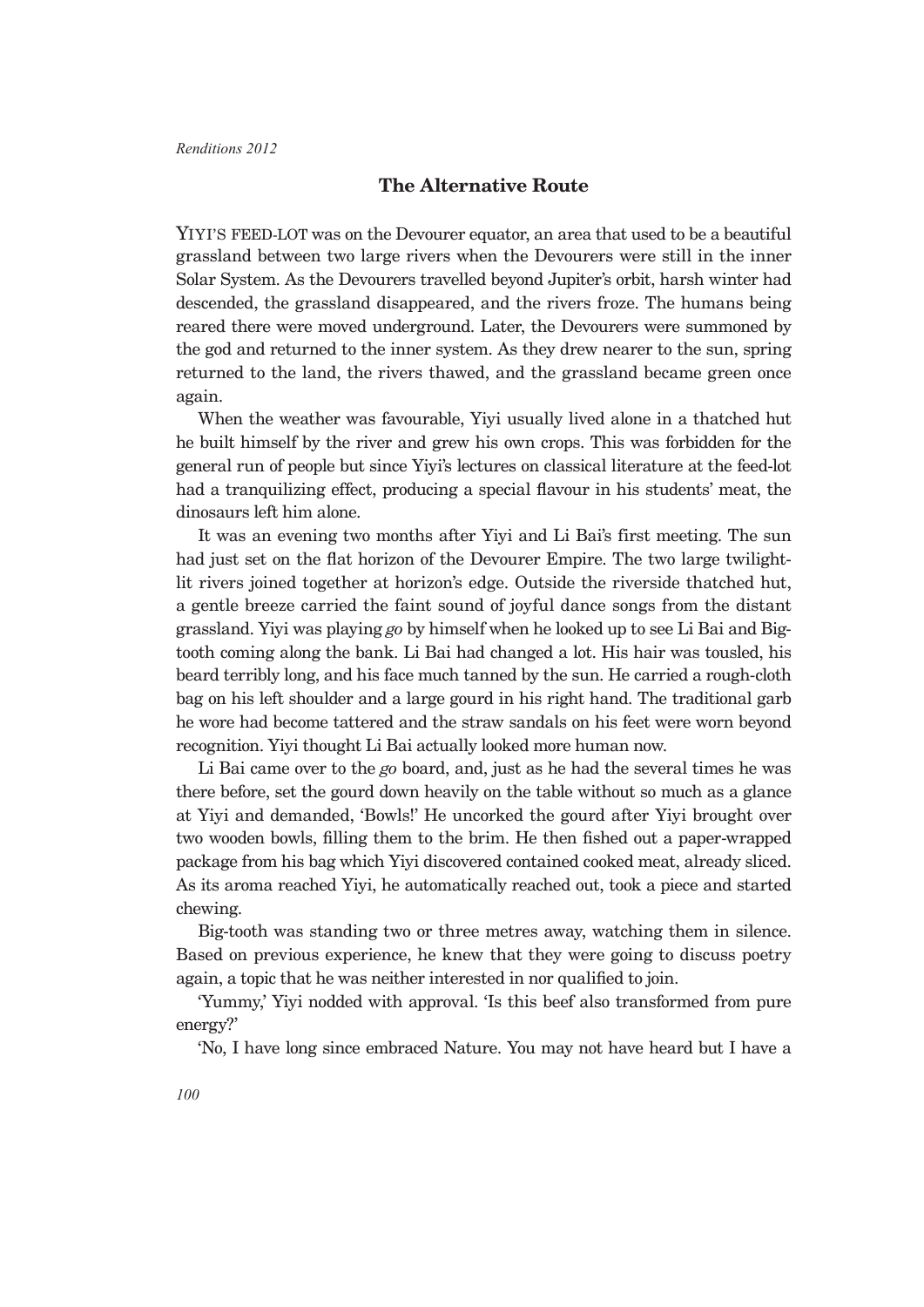farm quite a distance from here where I rear beef cattle from Earth. I've made this dish myself, using the recipe of Shanxi Pingyao Beef. The key lies in when braising the beef you should add—' Li Bai leaned over and whispered in Yiyi's ear, 'urine salt.'

Yiyi looked at him, confused.

'Oh, that's the white stuff left when human urine evaporates. It creates a nice rosy tint in braised beef, making it tender and the texture just right without being too greasy or too dry.'

'This urine salt … it's not made of pure energy either?' Yiyi asked in trepidation.

'I just told you that I've embraced Nature. I've gone to a great deal of trouble to secure this urine salt from a number of human feed-lots. This is true folk culinary art that had been lost long before the Earth was annihilated.'

Yiyi had already swallowed the piece of beef. To keep himself from throwing up, he picked up the wine bowl.

Li Bai pointed to the gourd and said, 'The Devourer Empire has built a few distilleries under my guidance. They can now produce most of the famous Earth liquors. This is the authentic Bamboo-Leaf-Green wine they made by infusing bamboo leaves in *fen* liquor.'

Yiyi only then noticed that the liquor in the bowl differed from the one Li Bai had brought previously. It had a fresh green tint, with a sweet herbal taste.

'It seems you've already gotten to know human culture inside out,' Yiyi was moved and told Li Bai.

'That's not all. I've spent a lot of time experiencing things for myself. As you know, the landscapes in many regions of the Devourer Empire are quite similar to those on the Earth where Li Bai had lived. In the last two months, I've been wandering among the mountains and waters, enjoying the beautiful scenery, drinking under the moon and reciting poetry on mountain tops. I've also had a few amorous encounters in human feed-lots all over this world.'

'So you must be able to show me your poetic creations by now?'

Li Bai quickly put down the wine bowl, stood up and began pacing uneasily, 'I did write some poems and they're sure to astound you. You'll see that I've become an excellent poet, outdoing even you or your forefathers. But I still don't want to show them to you because I'm equally sure that you'll think they have not surpassed the work of Li Bai, and I …' He gazed afar at the waning glow of the setting sun, his eyes hazy with distress, '… would agree.'

On the distant grassland, the dance was over, and the jolly people started their sumptuous dinner. A group of young girls ran towards the river bank, playing in the shallow water at the shore. They each wore a coronet of flowers and a light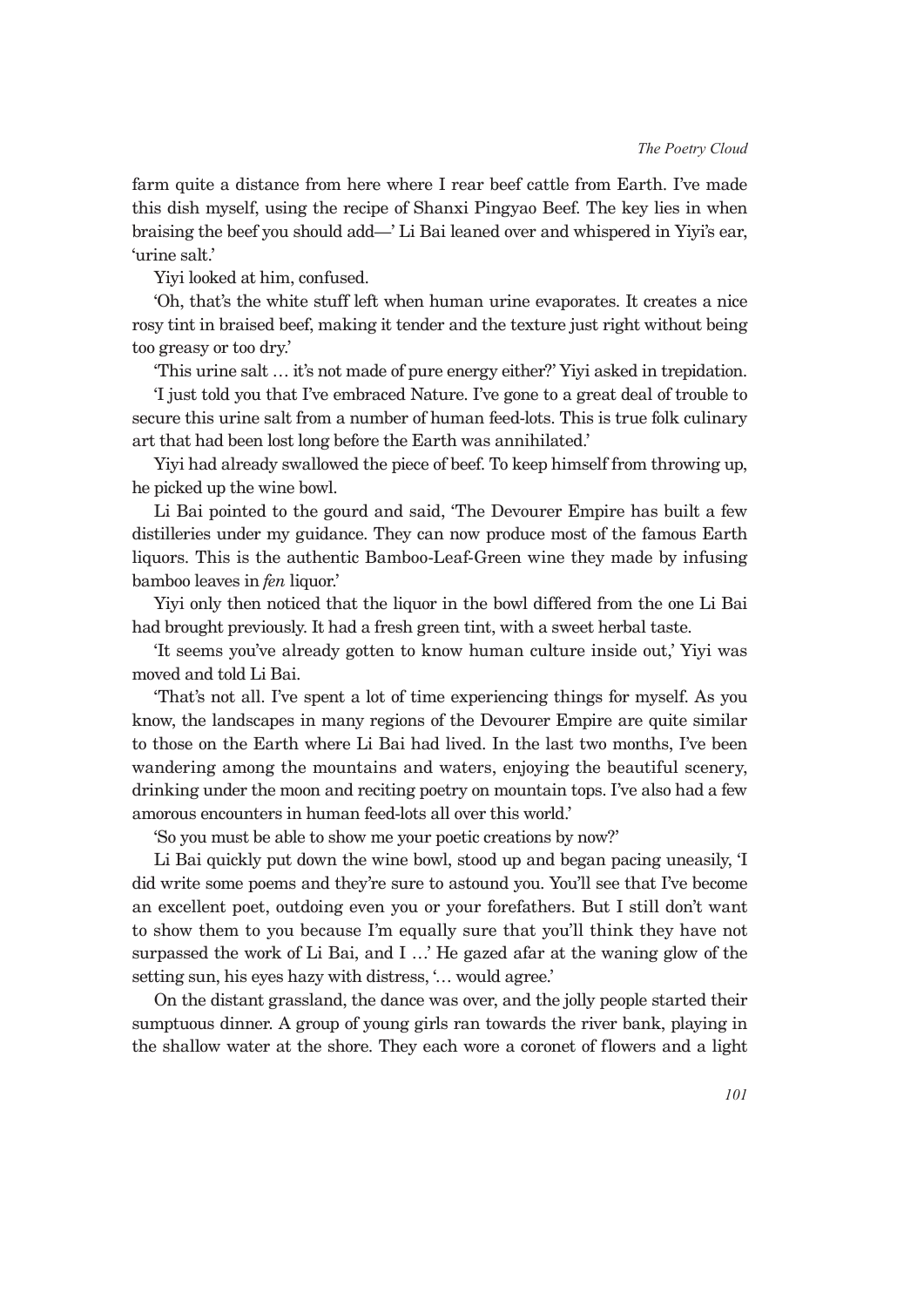chiffon gown reminiscent of clear morning mists, composing an intoxicating image in the twilight. Yiyi pointed to the girl nearest to the hut and asked Li Bai, 'Is she pretty?'

'Of course,' Li Bai answered, giving Yiyi a puzzled look.

'Just imagine: cut her open with a shape knife, take out her internal organs, gouge out her eyeballs and brains, pick out each of her bones, separate all the muscles and adipose tissues according to their original locations and functions, then tie all the blood vessels and nerves into two bundles, and finally spread out a large piece of white cloth and lay out everything on it in anatomical order. Would you still regard that as pretty?'

'How can you think of such things when you are drinking? It's disgusting!' Li Bai's brows knitted.

'How's it disgusting? Isn't it the technology you are so devoted to?'

'What are you getting at?'

'Nature in the eyes of Li Bai is the girl you see now at the riverside. The same nature in a pair of technologically-oriented eyes is the bloody components lined up in an orderly fashion on the white cloth. In other words, technology is antipoetic.'

'It seems you are ready to give me some advice?' Li Bai commented thoughtfully, stroking his beard.

'I still don't think you have any chance of surpassing Li Bai, but I can point you in the right direction for your efforts: technology has clouded your eyes, concealing the beauty of nature from you, so the first thing you should do is to forget all about your super technology. Since you were able to transplant all your memories into your current brain, you must be able to delete a part of them too.'

Li Bai looked up and exchanged a glance with Big-tooth, and both of them burst out laughing. Big-tooth told Li Bai, 'My god, I warned you about these devious bugs, it's easy to fall into their traps if you aren't careful.'

'Ha ha … devious but fun,' Li Bai replied, turned back to Yiyi, and said sneeringly, 'You really think I'm here to admit defeat?'

'You haven't managed to surpass the pinnacle of human poetic art. That's a fact.' Li Bai suddenly lifted a finger and pointed to the river, 'How many ways are

there to walk to the river bank?'

Yiyi stared at Li Bai for a few seconds, baffled, 'It would seem there's … just one.'

'No, two. I can also walk in this direction,' Li Bai pointed in the direction opposite to the river. 'If I set off straight ahead that way, I can reach this shore after circling the Devourer Empire's outer ring and crossing the river. I could even take a round trip of the Milky Way and get back that way. This is easy with our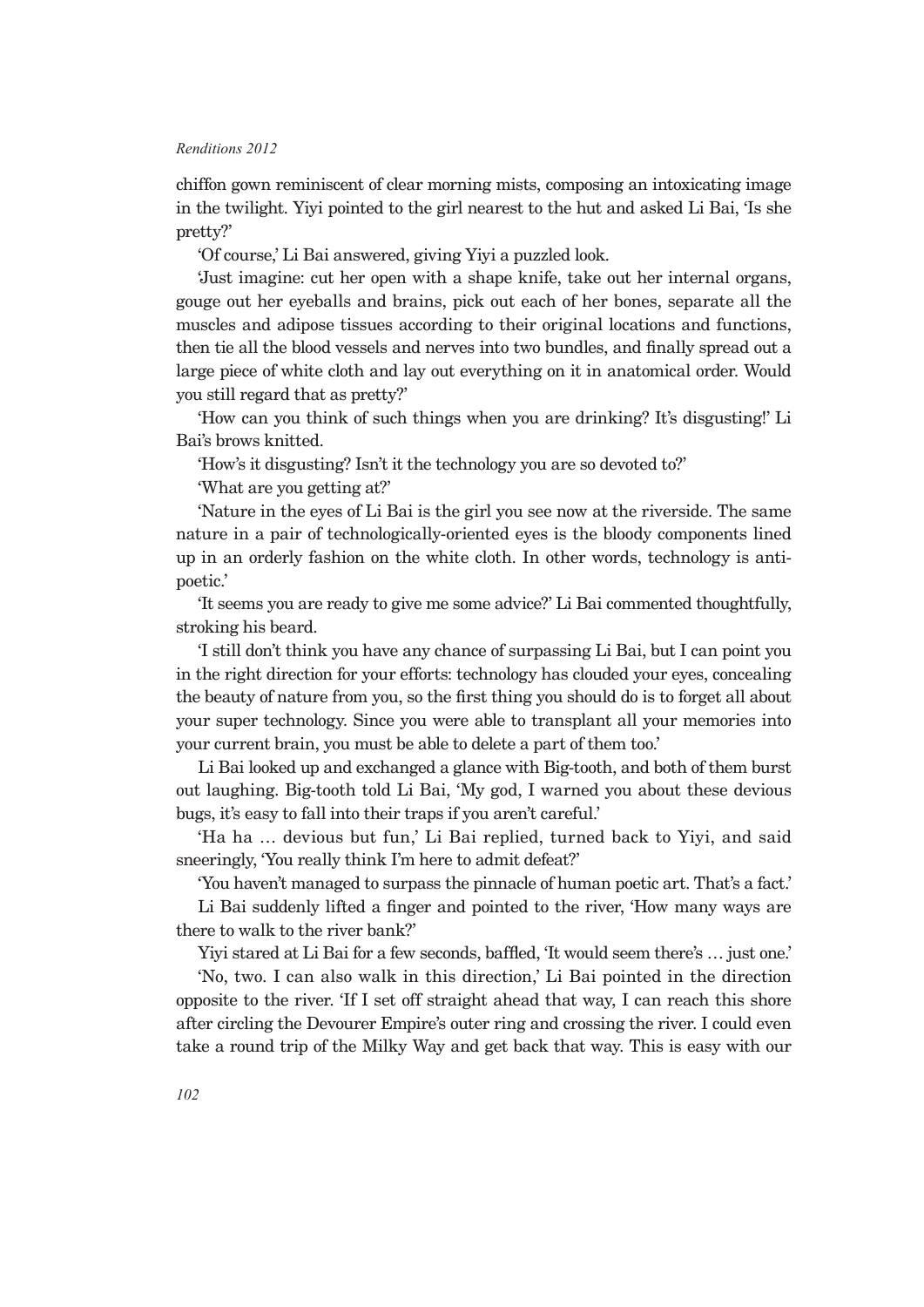technology. Technology can surpass all! I am now compelled to take the alternative route.'

Yiyi thought long and hard, before finally shaking his head in puzzlement, 'Even if you have the technology of the gods, I still can't imagine what the alternative route to surpass Li Bai is.'

Li Bai stood up and said, 'It's simple. The two ways to surpass Li Bai are: 1. to write poems that surpass his; 2. to write every possible poem!'

Yiyi felt even more confused, but Big-tooth, standing to the side, had a look of dawning comprehension.

'I will write every possible pentasyllabic and heptasyllabic poems, which were Li Bai's strong suit. I'll also compose all possible lyrics to the common classical tunes! You still don't understand?! I'm going to try out all the possible combinations of Chinese characters within these prosodic frames.'

'Oh, great! A great project!!' Big-tooth cheered in excitement.

'Is that difficult?' Yiyi asked dumbly.

'Of course it is. Extremely difficult! Even if we use the largest computer in the Devourer Empire for the operation, it might still not be completed before the universe ends!'

'There shouldn't be that many …' Yiyi said doubtfully.

'Of course there are that many!' Li Bai nodded smugly. 'But with the quantum computation technology which your people are far from fully grasping, it can be done within an acceptable time frame. I will then write all the poems, both those already written and those that might be written in the future. Mark my word all that might be written! That will certainly include poetry that surpasses the greatest work of Li Bai. In fact, I will bring an end to the art of poetry: any poet thereafter, till the end of time, will become a mere plagiarist. No matter how highly regarded their work is, it will definitely be found in my enormous storage base.'

Big-tooth suddenly emitted a low howl of alarm. His gaze at Li Bai turned from excitement to shock: 'An enormous … storage base? My venerable god, you aren't really saying that you are going to … to store every single poem composed by the quantum computer, are you?'

'What's the point of deleting them after composition? Of course I'm going to store them! It'll be one of the artistic milestones my race leaves to the universe!'

The shock in Big-tooth's eyes now turned to horror. He extended his huge claws, his legs crooked, as if he were falling to his knees in front of Li Bai. He sounded on the verge of tears too, 'Don't … My venerable god, you shouldn't do this!!'

'What struck such terror in you?' Yiyi looked up and asked, astonished by Bigtooth's reaction.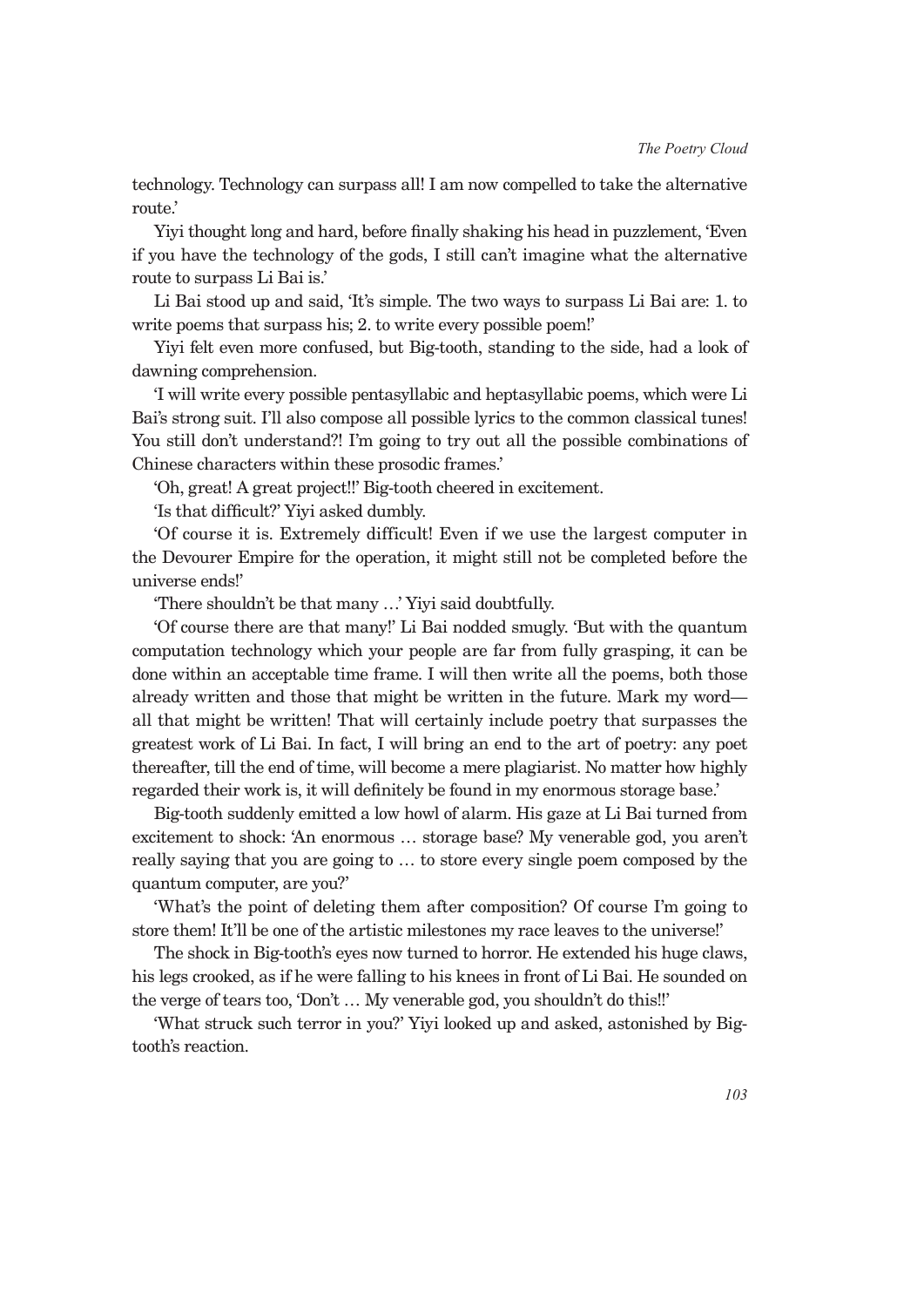'You idiot! Don't you know that atomic bombs are made of atoms? That storage device will be made of atoms too, and its storage cell cannot be made finer than the atomic level! Do you know what atomic-level storage is like? It means all the books by humankind could be accommodated within the size of a needlepoint! Not that tiny stack of books you have now but all the books on Earth before it was devoured!'

'Oh, this does sound possible. I heard that the number of atoms in a glass of water is larger than the number of glasses of water contained in the Earth's oceans. So? He can take the needle with him after the poems are composed,' Yiyi said, pointing to Li Bai.

Big-tooth was mad with rage. He paced rapidly back and forth for a short while before regaining a slight bit of equanimity, 'Fine, fine, let me ask you: How many characters do you think there would be in total, if all the poems that fit the pentasyllabic and heptasyllabic metres as well as the common lyrically tunes are written out, as the god plans?'

'Not many, maybe around two to three thousand. Classical poetry is the most concise form of art.'

'Fine. I'll show you, you idiot bug, just how concise it is!' Big-tooth said as he walked to stand by the table, pointing with his claw to the *go*-board on it, 'What do you call this stupid game? Oh, right, *go*. How many intersect points are there on the board?'

'With nineteen rows and columns, 361 intersect points in total.'

'Very well. On each intersection, you can put either a black piece, a white piece or leave it open, so altogether three states to choose from. This way, you can see each *go* game as a nineteen-line, 361-character poem made up of just three Chinese characters.'

'This comparison is fantastic.'

'So, if you exhaust all the combinations of these three characters in poems of this format, how many poems will you have in total? Let me tell you: 3 to the power of 361, or rather, hmm … let's see, 10 to the power of 172.'

'Is that … a lot?'

'Idiot!' Big-tooth spit this word out a third time, 'The total number of the atoms in the whole universe is just … argh—' He was too angry to continue.

'How many?' Yiyi still wore his dense look.

'Just 10 to the power of 80!! You idiot bug—'

Only then did Yiyi show a hint of surprise, 'You mean if one atom stores one poem, there's still no way of saving all the poems composed by the quantum computer? Not even if we exhaust all the atoms in the universe?'

'Far from enough! Insufficient by 10 to the power of 92 to be exact!! Besides,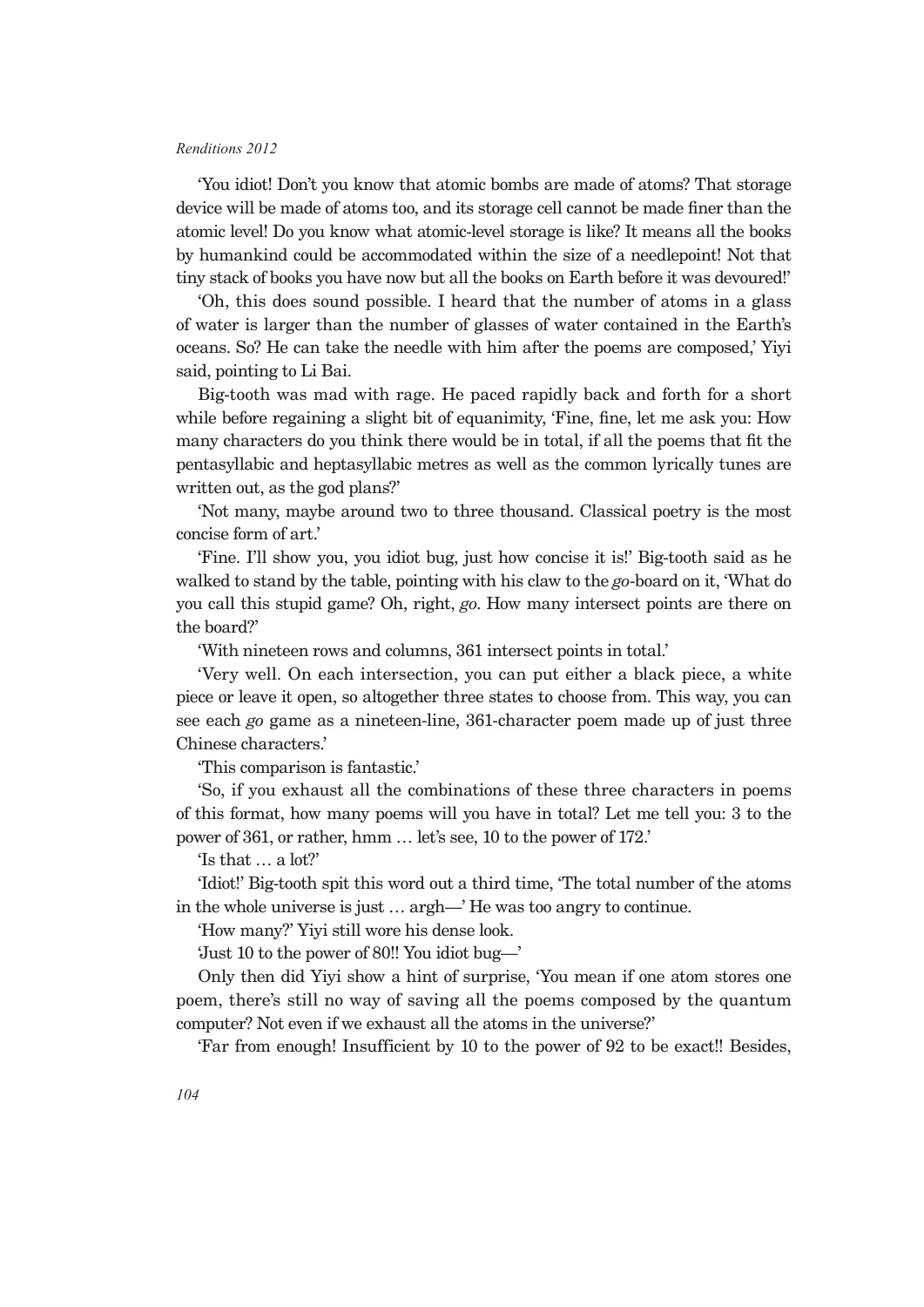how can a single atom store a poem? The number of atoms required for one poem in a storage device made by human bugs may be larger than your total population. As for us, the technique for storing single-digit binary data within a single atom is still in the experimental stage … Alas …'

'Ambassador, your views on this matter are too shallow and lack imagination. That's one of the reasons for the slow development and advance of technology in the Devourer Empire,' Li Bai said, smiling. 'A quantum storage device built according to the Multistate Superposition of Quanta can save those poems with just a small amount of matter. Of course, quantum storage is not very stable, so in order to permanently save the poems, it still has to be combined with traditional storage technology. In spite of this, the mass required for producing such storage device is very small.'

'How much would that be?' Big-tooth asked, looking as if his heart was pounding in his throat.

'Approximately 10 to the power of 57 atoms—a tiny amount, tiny.'

'This … this is just about the mass of the whole Solar System!'

'Yes, including all the Solar planets, and, of course, the Devourer Empire too.'

This last line of Li Bai's was said matter-of-factly, but in Yiyi's ears it was like thunder in a clear blue sky. On the other hand, Big-tooth, surprisingly, seemed to have calmed down: Having been long tormented by an inkling of impending doom, one actually experiences a sense of relief when disaster finally strikes.

'Aren't you able to transform pure energy into matter?' Big-tooth asked.

'You should know how much energy would be required for such an enormous mass. It is unthinkable even for us. We'd better make use of what's readily available.'

'It would seem His Majesty's concern wasn't groundless,' Big-tooth muttered to himself.

'Oh, yes,' Li Bai said, delighted. 'I made it clear to the Devourer Emperor two days ago that this grand Ring-world empire will be used for an even greater purpose. All dinosaurs should be proud of this.'

'My venerable god, you will see how the Devourer Empire feels,' Big-tooth answered darkly. 'There is another question: Compared with the sun, the mass of the Devourer Empire is negligible. Is it necessary to destroy a civilization that has been evolving for thousands of years for this infinitesimal fragment of matter?'

'I completely understand your doubts. You have to bear in mind that to extinguish, cool down, and dismantle the sun would take a long time. The quantum computation of poetry will have started before that and we will have to save the results in real time, so as to free up the operation memory of the quantum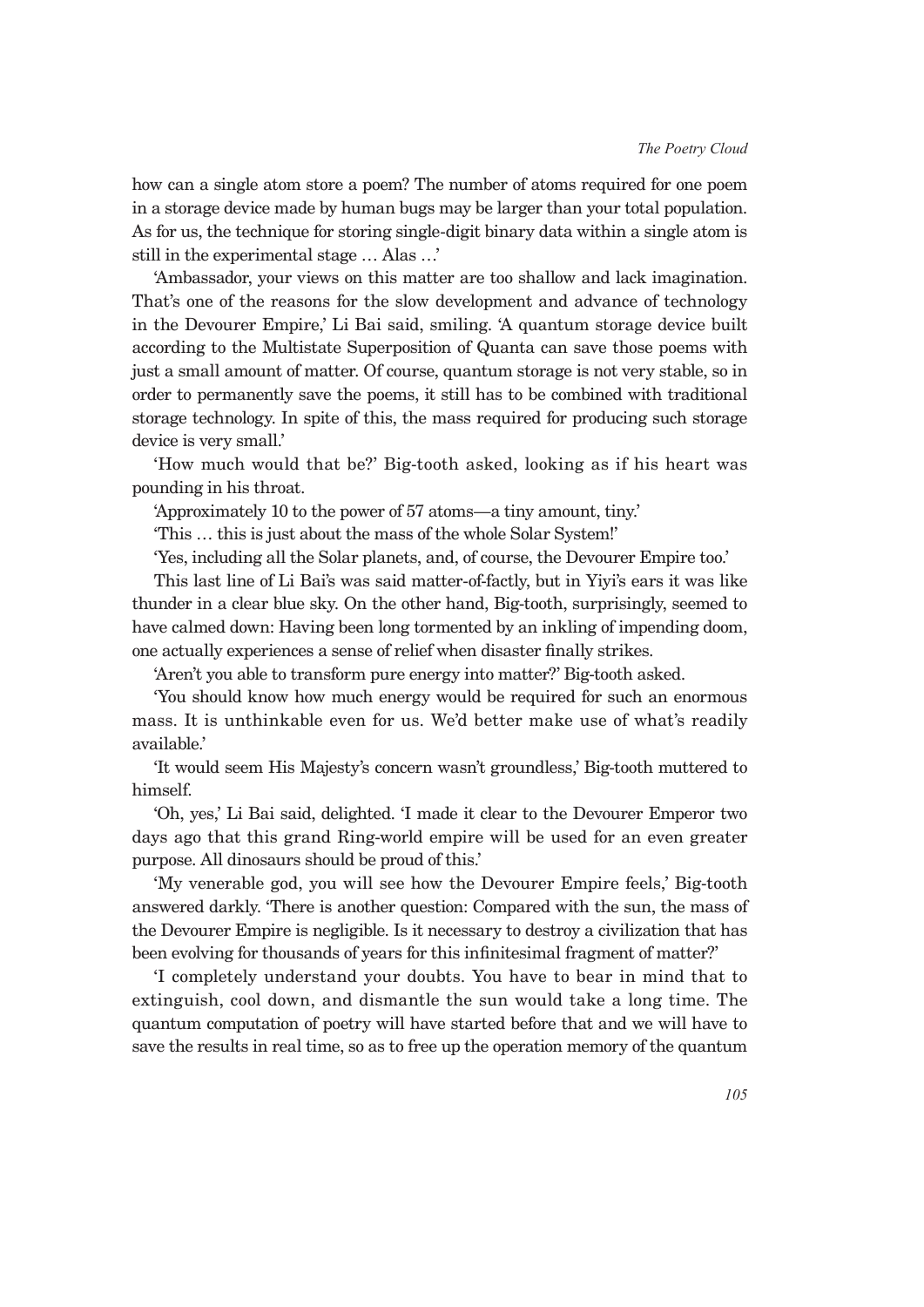computer for further computation. Thus, the matter immediately available from planets and the Devourer Empire for producing the storage device is essential.'

'I understand. The last question, my venerable god: Is it necessary to save all the combinations and results? Why not install a decision-making program at the output end to eliminate the poems that are not worth keeping? To my knowledge, classical Chinese poetry has to follow strict prosodic rules. If we eliminate all the poems that do not fit the prosodic schema, the end quantity will be much reduced.'

'Prosody? Pffft …' Li Bai shook his head scornfully. 'It is a constraint against inspiration. Ancient-style poetry in China before the Southern and Northern Dynasties was not bound by prosody and even for the strictly regulated newstyle poetry after the Tang period, a lot of renowned classical poets departed from the prosodic rules and came up with outstanding mixed-style poems. So in this ultimate poetry composition exercise, I won't consider prosody.'

'But, you still have to consider the content of the poems, don't you? Ninety-nine per cent of the computation output will be utterly meaningless. What's the point of saving such random matrixes of Chinese characters?'

'Meaning?' Li Bai shrugged. 'Ambassador, the meaning of a poem does not depend on your approval, nor mine, nor anyone else's. It is determined by time. Many works of poetry that were meaningless in their own times later became unparallelled masterpieces. Many of the current or future masterpieces must also have been meaningless once upon a time. I am going to compose all poems. Who knows which one of them will be selected by the great passage of time as supreme billions and billions of years from now?'

'This is ridiculous!!' Big-tooth roared, his hoarse voice startling the few birds in the distant shrubs. 'If it goes according to the Chinese character corpus of the human bugs, the first poems produced by your quantum computer will be like this:

> Ah Ah Ah Ah Ah Ah Ah Ah Ah Ah Ah Ah Ah Ah Ah Ah Ah Ah Ah **Alas**

'Are you telling me that this will be chosen as a masterpiece by the great passage of time?!'

Yiyi, who had remained silent all the while, exclaimed in delight, 'Wow! This has no need of being selected by the great passage of time! It's already a masterpiece now. The first three lines along with the first four characters of the last line express a sense of marvel at the magnificence of the universe, while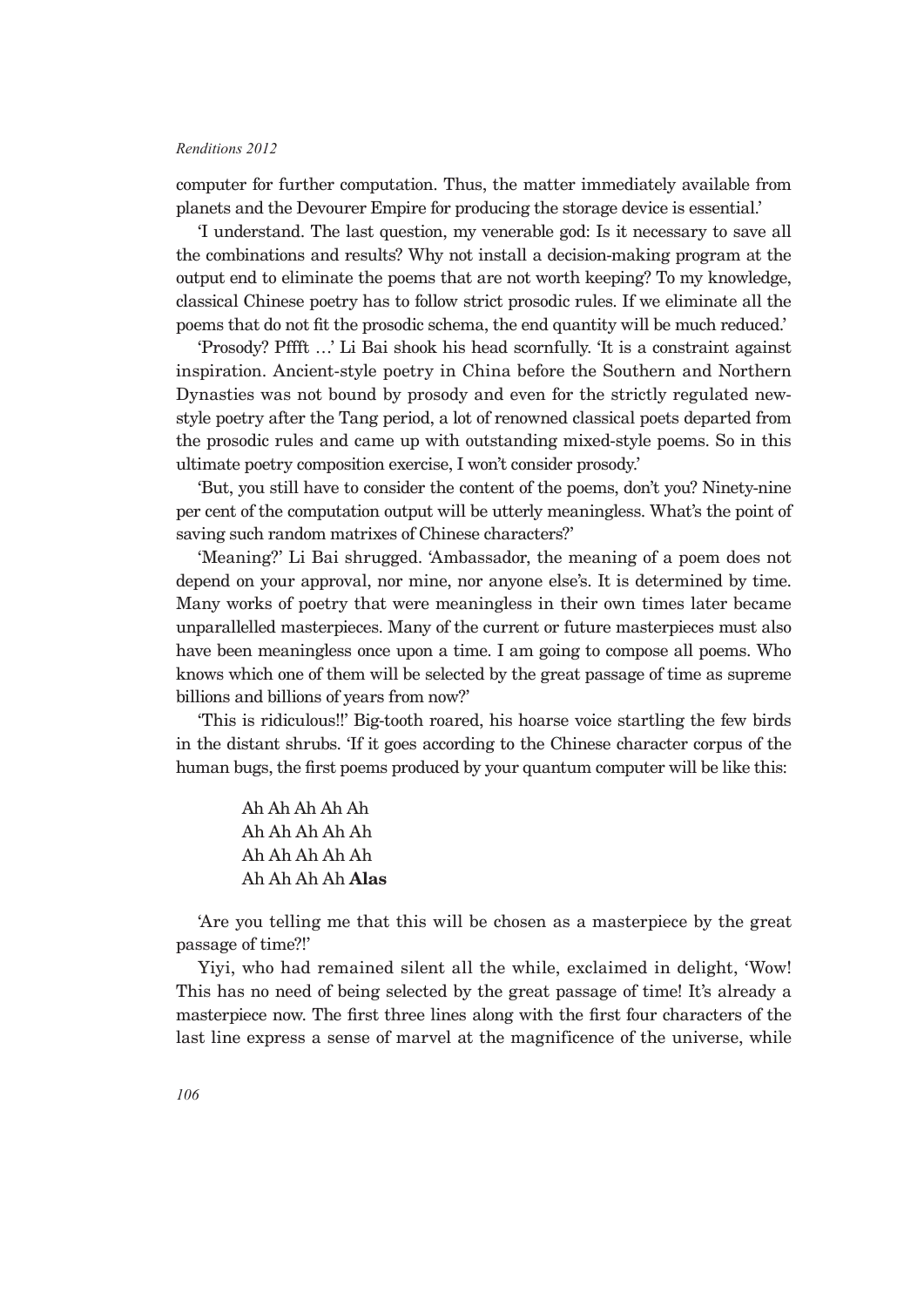the last character is the "eye", the focal point, of the poem, containing the poet's lamentation, after appreciating the vastness of the universe, at the fleetingness of life against the infinity of time and space.'

'Aha …' Li Bai stroke his beard and chuckled with delight. 'Well done, Yiyi bug! It's a wonderful poem. Haha …' As he spoke, he picked up the gourd and filled Yiyi's wine bowl.

Big-tooth slapped Yiyi with his giant claw and sent him hurtling. 'Damned bug. I know you are happy now. But don't you forget. If the Devourer Empire is destroyed, your kind can't live either!'

Yiyi had tumbled as far as the river shore before he finally managed to pick himself up, his face covered with sand, his mouth wide open, from both pain and joy. He was really happy. 'Ha ha, this is great. This universe is damned unbelievable!' he yelled heartily.

'Any other questions, Ambassador?' As Big-tooth shook his head, Li Bai continued, 'So I'll leave tomorrow. The day after, the quantum computer will activate the poetry writing software and the ultimate poetry composition will commence. At the same time, the operation to extinguish the sun and dismantle the planets and the Devourer Empire will also start.'

'My venerable god, the Devourer Empire will complete the preparations for battle this evening!' Big-tooth stood at attention and announced solemnly.

'Good, very good indeed. The coming days will be interesting. But before all this happens, let's finish up this bottle,' Li Bai nodded, pleased, and picked up the wine gourd. After pouring his liquor, he watched the great river now shrouded in the dusk as he savoured, 'A wonderful poem, the very first one, ha ha … the first one is already a wonderful poem.'

# **The Ultimate Poetry Composition**

THE POETRY composing software was actually very simple, it would require just two thousand lines of program code in the human created C language, plus a nottoo-big database storing all Chinese characters. When this software was activated on the quantum computer (a giant transparent prism suspended in space) in Neptune's orbit, the ultimate poetry composition began.

Only then did the Devourer Empire realize that Li Bai was just an individual member of that super-civilization, which went against the former assumption by the dinosaurs that a society evolved to that technological level would have melded into a single consciousness. The five super-civilizations encountered by the Devourer Empire in the past 10 million years had all been like that. Li Bai's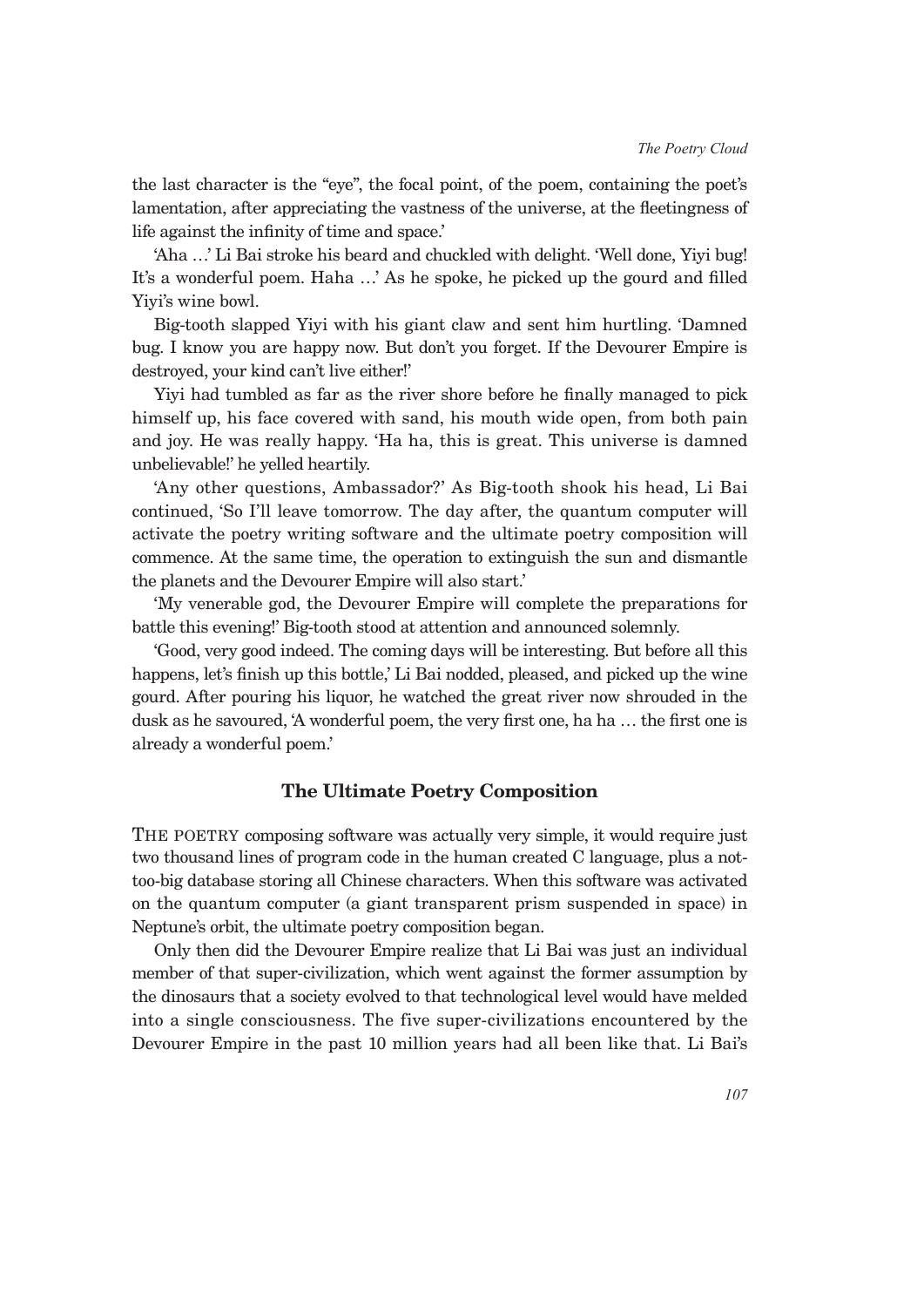kind had retained the existence of individuals and this partly explained their extraordinary understanding of art. When the poetry composition started, many other individuals of Li Bai's kind leaped from all over outer space into the Solar System to start the storage device production project.

Humans in the Devourer Empire could neither see the quantum computer in space, nor the newcomers from the godly race. From their point of view, the process of the ultimate poetry composition equated to an increase or decrease of the number of suns in space.

A week after the poetry composing software was activated, the godly race successfully extinguished the sun, so the number of suns in the sky was reduced to zero. However, the termination of nuclear fusion inside the sun led to a loss of support for its outer shell; the sun quickly collapsed into a nova, whereby the dark night was soon relit. The thing was that this new sun was a hundred times brighter than the original one, which burnt the plant life on the surface of the Devourer to fumes. The nova then extinguished itself too, and exploded again after a while, so the cycle of extinguishing and exploding came and went, as if the sun were a cat with nine lives, struggling on and on. Yet the godly race was actually quite proficient in killing off stars, so they easily extinguished the nova over and over again, maximizing the fusion of matter into the heavy elements required for making the storage device. The sun finally breathed its last when the nova was extinguished the eleventh time. By then, the ultimate poetry composition had already been going on for three Earth months. Prior to that, when the nova showed up for the third time, other suns had appeared in space. These suns lit and went out one after another at different spots in space, with as many as nine new suns in the sky at one time. These suns resulted from the power released by the dismantling of planets by the godly race. Since the glare from the sun gradually faded, people had problems distinguishing the real sun from the others.

The dismantling of the Devourer Empire started five weeks into the poetry composition. Before that, Li Bai had put forward a suggestion to the Empire: The godly race could relocate all the dinosaurs to a world at the other end of the Milky Way where a civilization much more backward than the godly race lived. That civilization had yet to achieve existence in pure energy form, but it was a lot more advanced than the Devourers. Once the dinosaurs arrived, they would be reared as domestic fowl, living a jolly life with no want of food and raiment. The dinosaurs, however, angrily rejected this idea, preferring to perish with dignity than to submit to a humiliating existence.

Li Bai then made another proposition: Let humans return to their mother planet. Actually, the Earth had been dismantled too, most of it being used on the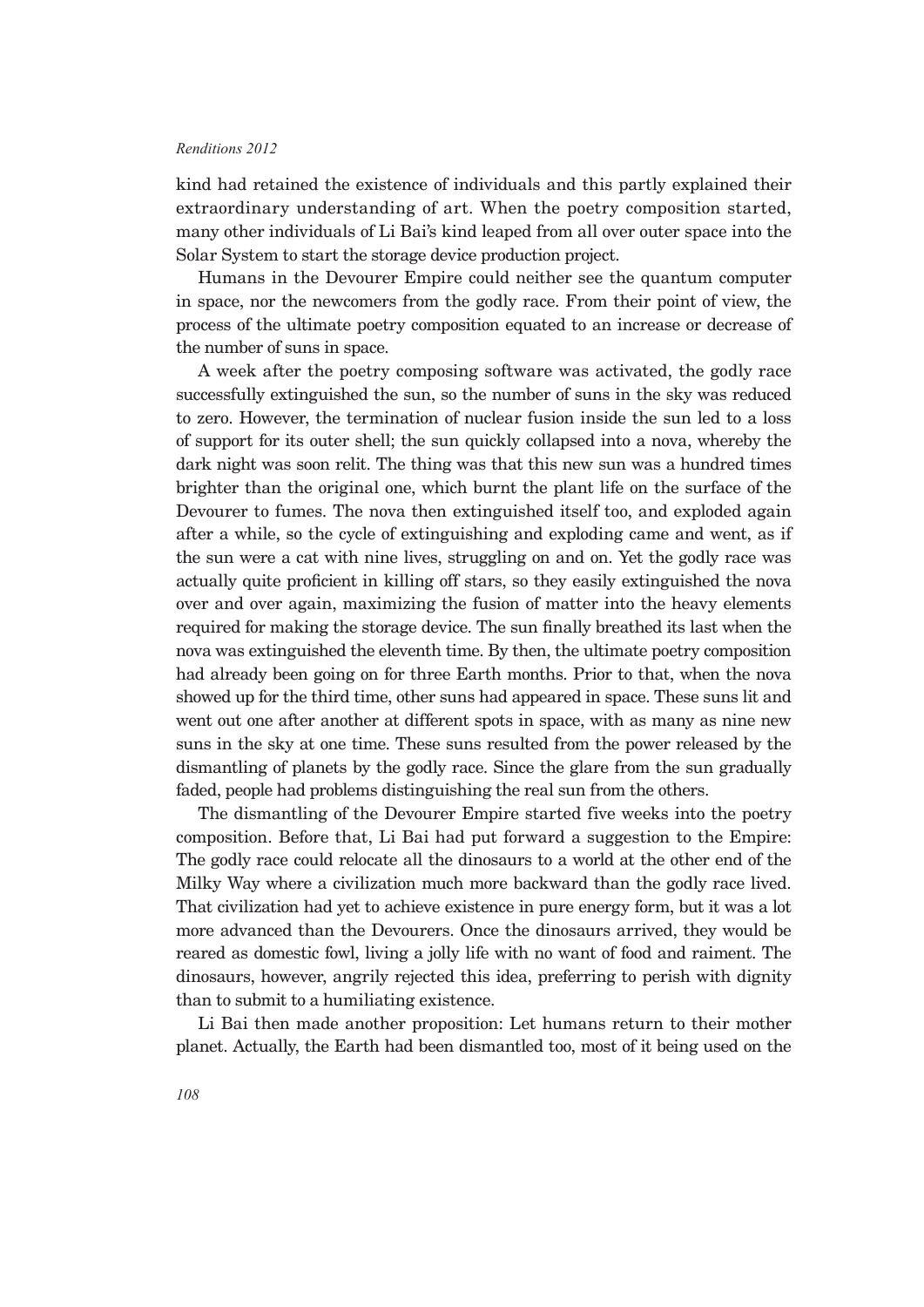storage device, but the godly race had built a hollow Earth for humankind from a small portion of the leftover matter. The size of the hollow Earth was more or less the same as the original planet but its mass was only 1 per cent of the latter. It was not exactly the case that the Earth had been hollowed out, since there was no way that the layer of fragile rock on the original surface of the Earth could be used for the new crust, whose material probably originated from the Earth core. In addition, the intersecting lines on it, which looked like latitude and longitude lines, were fine but strong reinforcement rings made from degenerated neutron matter produced when the sun collapsed.

It was heartening that not only did the Devourer Empire agree to Li Bai's proposition immediately, letting all humans leave the great Ring-world, they also returned the sea water and air they had raided from Earth. With these materials, the godly race then restored all the continents, oceans and atmosphere inside the hollow Earth.

After that, the brutal Great Ring War of Defense took place. The Devourer Empire launched nuclear missiles and Gamma-ray laser beams at godly-race targets in space, but these were useless against the enemy. Spurred on by a strong invisible force field launched by the godly race, the Devourer's outer ring revolved faster and faster, finally disintegrating from the centrifugal force caused by the high-speed rotation. By this time, Yiyi was on his way to the hollow Earth and witnessed the total destruction of the Devourer Empire from 12 million kilometres away.

The disintegration of the Ring-world took place very slowly, as if it were a mirage against the backdrop of pitch dark space. The giant world dispersed like milk foam floating on a cup of coffee, with the debris on the margins gradually disappearing into the dark as if it were dissolved by space. Only the sparks of explosions every now and then made them visible again.

This great virility-exuding civilization from the ancient Earth was thus annihilated. Yiyi was grief-stricken. Only a small proportion of the dinosaurs survived and returned to the Earth with the humans. Among them was Ambassador Big-tooth.

On the way back to Earth, most of the humans were quite depressed, though for an entirely different reason from Yiyi's. Once back on Earth, they would have to open up the land and cultivate their own food. For people who had been farm-raised and were thus weak-limbed, who could not tell one grain from another, this was indeed a nightmare.

Yiyi, however, was full of confidence for the future of the world on Earth. No matter how much hardship lay ahead, human beings would be their own masters again.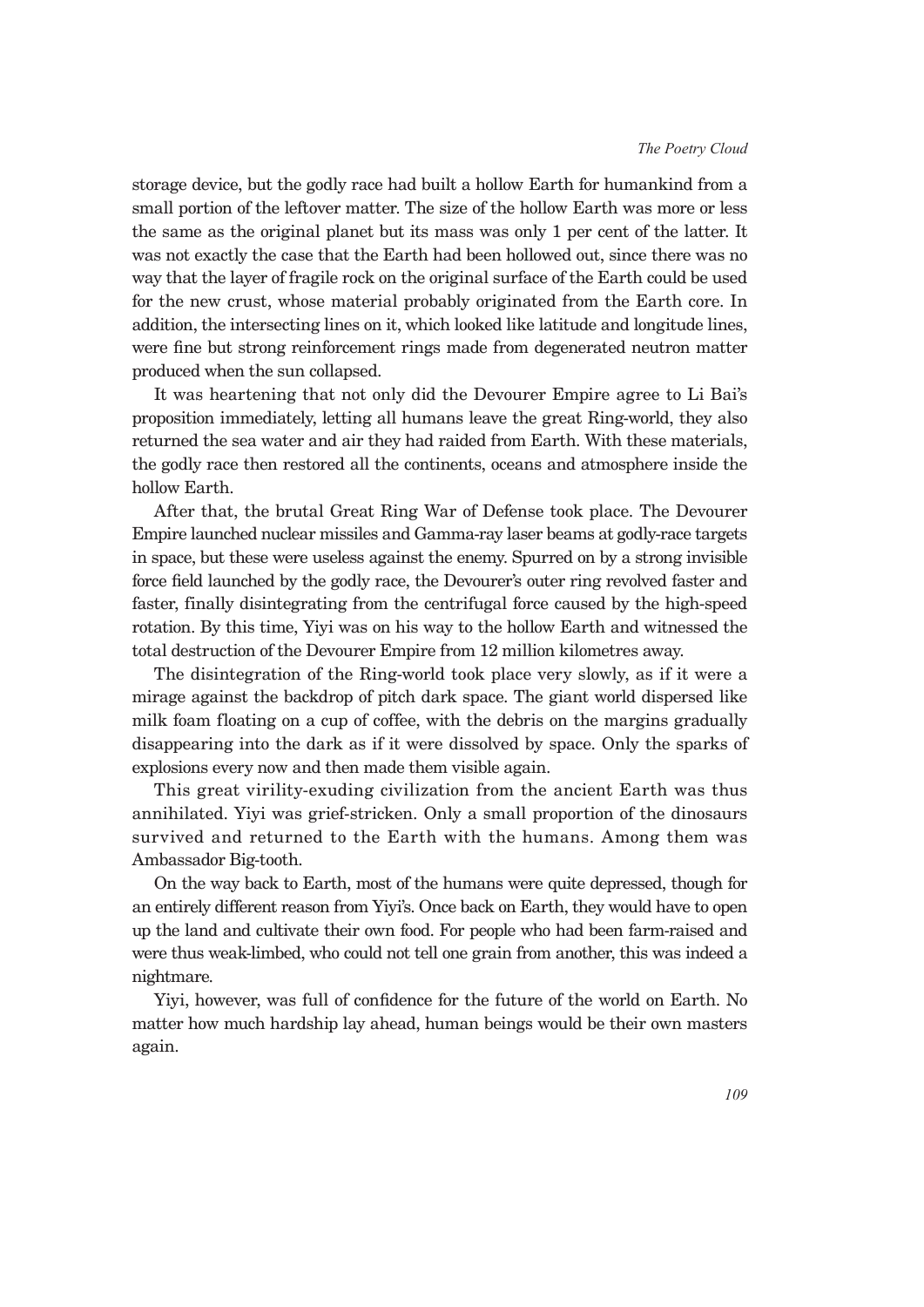# **The Poetry Cloud**

THE YACHT on the poetry voyage has reached the coast of Antarctica.

The gravity here is small and the motion of the waves sluggish. It is like a dance describing a fantasy. Under the low gravity, the water splashes more than ten metres high when waves hit the coast, with surface tension creating countless balls of water in mid-air, whose sizes range from as large as a football to as small as raindrops. These balls of water drop slowly, so slowly that you could draw a circle around them with your fingertips. The balls refract the glare of the small sun, bathing Yiyi, Li Bai and Big-tooth in a glittering light as they go ashore. The Earth's revolution has slightly distorted and lengthened its axis along the North and South Poles, so the polar regions of the hollow Earth have retained their freezing climate. The snow in the low gravity environment is most unusual, puffed up and foam-like. Its depth varies from waist-deep to places where Bigtooth would be completely submerged. However, they can breathe normally even when immersed! The whole of Antarctica is covered in such snow-foam, giving off an uneven whiteness.

Yiyi and the others take a snow sledge to the South Pole. The sledge is like a jetboat speeding across the snow-foam, parting waves of snow as it goes.

The next day, they arrive at the South Pole, which is marked by a tall crystal pyramid, a monument to remember the Earth Defence War of two centuries before. No words or images are inscribed on the solitary gleaming pyramid which silently refracts the sunlight on the snow-foam at the top of the Earth.

The entire Earth-world can be viewed from this vantage point. Surrounding the small dazzling sun are the continents and oceans, as if the sun has drifted there from the Arctic Ocean.

'Can this small sun really shine forever?' Yiyi asks Li Bai.

'At least till the Earth civilization evolves enough to be able to build new suns. It's a mini–white hole.'

'White hole? The reverse of a black hole?' Big-tooth asks.

'Yes, it's connected to a black hole 2 million light years away through a space wormhole. The black hole revolves around a star, absorbing the star's light and releasing it here. You can see the white hole as the output end of an optical fibre that transcends space-time.'

The tip of the pyramid is the southernmost point of the Lagrangian axis which links the North and South Poles of the hollow Earth. It is named after the zerogravity Lagrangian Points which constituted the two ends of a 13,000 kilometre axis between the Earth and the moon before the war. In the future, humans will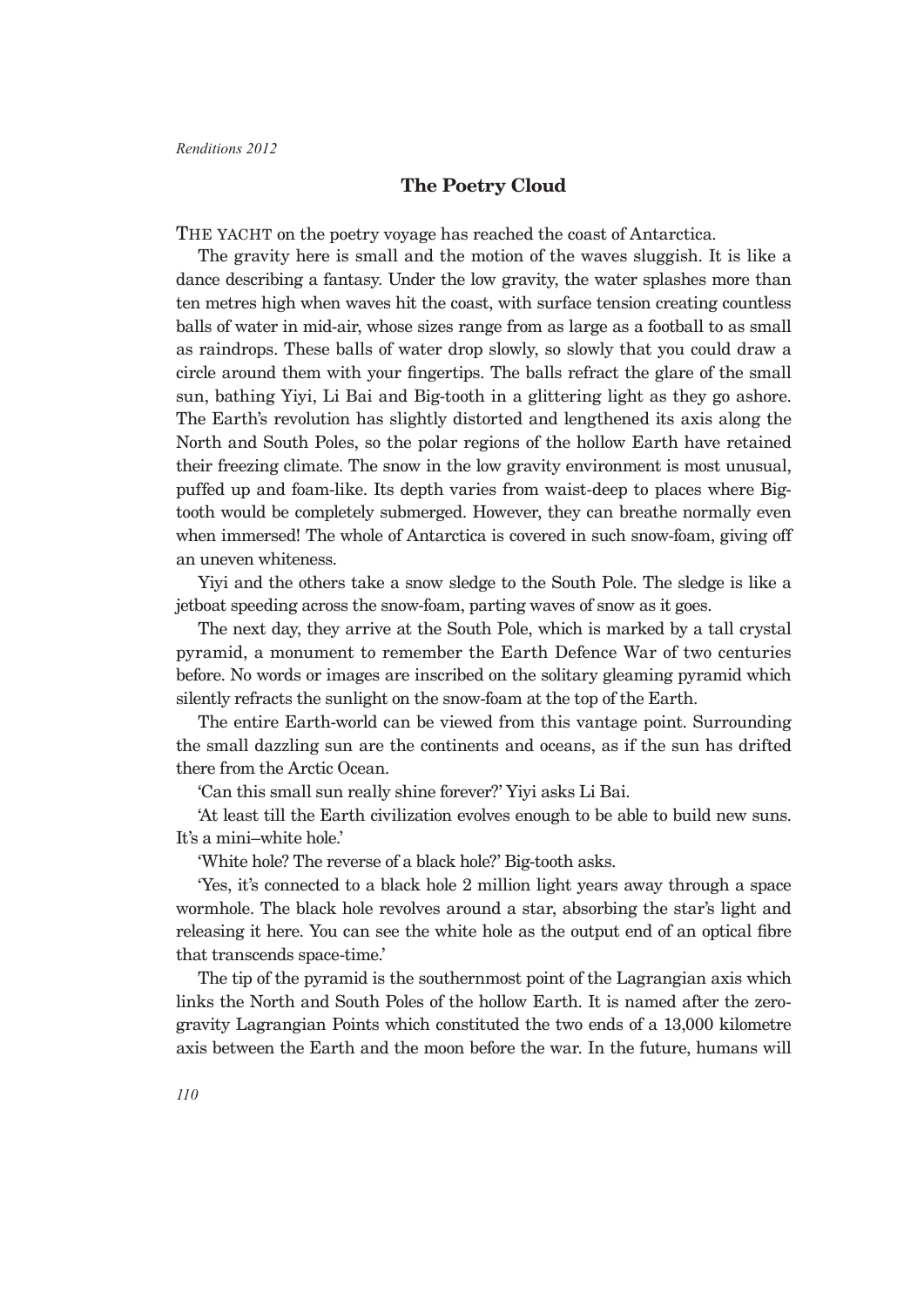surely launch its various satellites along the Lagrangian axis, and, compared with what had to be done on the pre-War Earth, these will be very easy launches: You only have to transport the satellites to the North or South Pole, by a mule-cart if you prefer, and then kick them skyward with your foot.

Yiyi and the others are looking at the pyramid when a larger sledge comes up carrying a group of young travellers. As soon as they get off the sledge, these people leap up high along the Lagrangian axis, turning themselves into satellites. A great many small black dots, tourists and assorted vehicles, can be seen drifting along the axis at zero-gravity, marking its length. In fact, it is possible to fly from here directly to the North Pole. However, since the small sun is located midway along the axis, some of the tourists who flew along the axis in the past and who could not decelerate due to faulty jet propulsion packs, headed straight towards the sun and were evaporated long before they actually reached it.

On the hollow Earth, it is easy to reach space by jumping into one of the five deep wells at the equator (known as 'land doors'), falling 100 kilometres down (or up?) through the crust and being flung into space by the centrifugal force of the Earth's revolution.

Now, in order to see the Poetry Cloud, Yiyi and the others have to go through the crust too. But since they are taking the land door at the South Pole where the centrifugal force from the Earth's revolution is zero, they will only be able to reach the outer surface of the hollow Earth and will not be flung into space. When they finish putting on their light spacesuits at the control station of the Antarctic land door, they enter the 100-kilometre-deep well. At zero gravity, it might be more apt to call it a 'tunnel', since they, in their weightless state, have to rely on the jet propulsion pack in their spacesuits to move themselves forward. It takes them half an hour to reach the outer surface, way slower than dropping from the land doors on the equator.

The desolate outer surface of the hollow Earth only contains intersecting neutron matter reinforcement rings which, like latitude and longitude lines, divide up the surface of the Earth into numerous rectangles. The South Pole is the juncture for all the longitudinal rings. When Yiyi walks out of the land door, he finds himself on a not very large plateau. The reinforcement rings are like mountain ridges that originate from the plateau and radiate in every direction.

Looking up, they see the Poetry Cloud.

The Poetry Cloud, located where the Solar System used to be, is a spiral nebula 100 astronomic units in diameter, its shape resembling the Milky Way. The hollow Earth is at the edge of the Cloud, as was the sun in the original Milky Way. What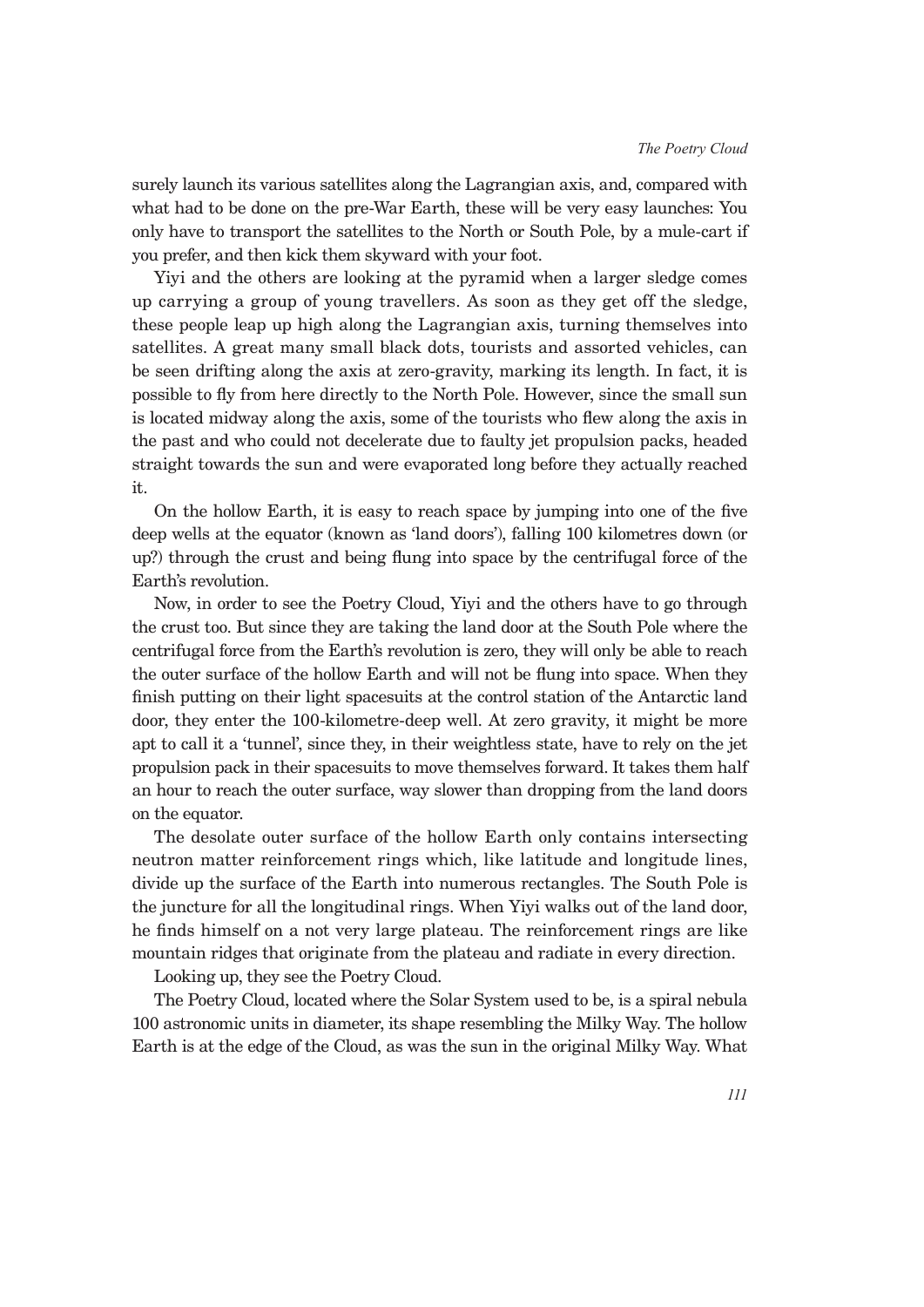is different is that the orbit of the Earth is not on the same plane as the Poetry Cloud, so it is possible to see from the Earth an entire side of the Cloud, unlike the Milky Way which only offered a view of its cross-section. However, the distance between the Earth and the Poetry Cloud plane is insufficient to allow the people here to observe the Cloud's full shape. In fact, the entire sky of the southern hemisphere is covered by the Cloud.

The Poetry Cloud emits a silvery radiance which casts shadows upon the Earth. It is said that the cloud emits no light of its own and the silvery radiance is caused by cosmic rays. Owing to the uneven distribution of cosmic rays in space, large halos of light often surge through the Poetry Cloud. These multi-hued halos course through the sky, like giant glowing whales swimming in the Cloud. On the rare occasions when the intensity of the cosmic rays dramatically increases, glimmering sheens of light will appear and the Poetry Cloud will no longer be cloud-like: the whole sky will look like the surface of a moonlit ocean seen from under water. The asynchronous rotations of the Earth and the Poetry Cloud allow for an occasional glimpse into the night sky and the stars through the gap when the Earth is in between the spiral arms. The most sensational view is the crosssection of the Poetry Cloud, seen when the Earth is at the edge of a spiral arm. It looks like cumulonimbus clouds in the Earth's atmosphere which transform into majestic shapes that capture one's imagination. These gigantic shapes emerge high above the rotation plane of the Poetry Cloud, giving off a sublime silvery glow, like a never-ending hyperconscious dream.

Yiyi draws his gaze back from the Poetry Cloud. He picks a chip up off the ground. This kind of chip is scattered all around them, glistening on the ground like ice shards in the dead of the winter. Yiyi holds the chip up towards a sky densely covered by the Poetry Cloud. The small chip is half the size of his palm, completely transparent if seen from the front, but by tilting it to one side, one will catch on its surface the iridescent reflection of the Poetry Cloud. This is a quantum storage device. All the texts produced in human history would only take up onebillionth of a chip's storage capacity. The Poetry Cloud is made of  $10^{40}$  of such chips which store all the output from the ultimate poetry composition, produced from the matter that used to form the original sun and all the nine planets, and of course the Devourer Empire as well.

'What a great piece of art!' hails Big-tooth sincerely.

'Indeed, its beauty lies in its content: a nebula 10 billion kilometres in diameter that comprises all possible poems; it's really amazing!' Yiyi looks up into the nebula and says with passion, 'Even I have begun to admire technology.'

Li Bai, who has been in low spirit, sighs, 'It seems we are moving towards each